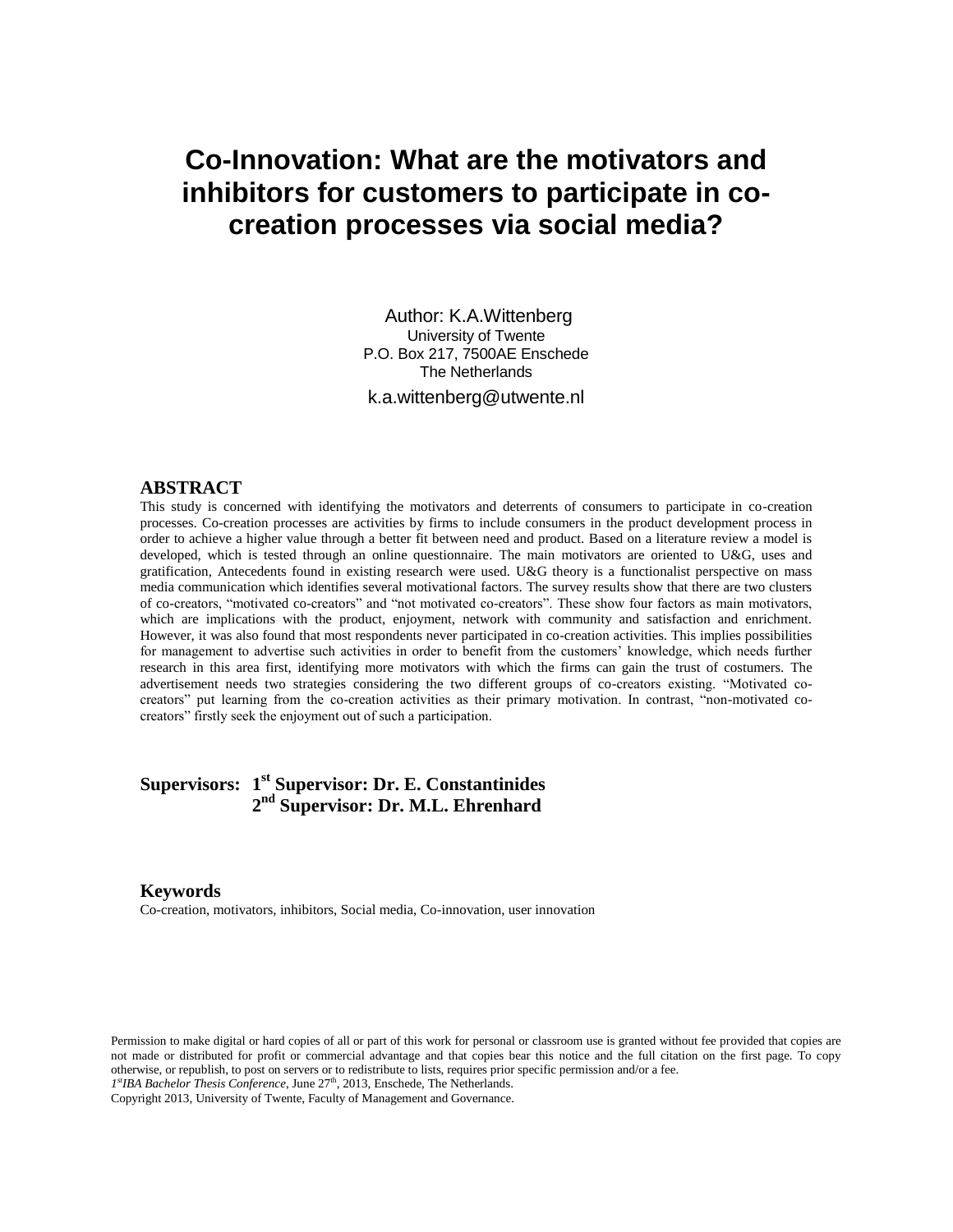# **1. INTRODUCTION**

The market place is increasingly growing to be an integral part of new product development. It is acting as a platform for discussion and interaction between consumers and firms. This interaction during product development enhances value creation. (Prahalad & Ramaswamy, 2004)

The development of social media led to even more opportunities for interaction, creating the possibility of virtual consumer involvement (Füller, Faullant, & Matzler, 2010; Sawhney, Verona, & Prandelli, 2005). In addition, it seems that consumers are willing to contribute their time and energy to cocreate with companies. This co-creation means sharing ideas, comments and knowledge. (Prahalad & Ramaswamy, 2004) Due to these developments, the role of costumers has changed from unaware, isolated and passive individuals to informed, connected and active participating consumers. (Zwartjes, 2011) Co-creation is an upcoming topic and still requires research in order to be fully grasped, therefore this paper will examine the concept and identify factors which lead to the willingness of consumers to participate in such activities. Co-creation is also referred to as crowdsourcing or co-innovation. Co-creation is the process of involving consumers in new product development whereas crowdsourcing specifically implies posting a problem in an online environment in order to collect a vast number of solutions by consumers. Those solutions are then evaluated and the best idea is awarded. (Brabham, 2008)

Co-creation can have several benefits for companies. First, it leads to a cost reduction, since there is less input required from employees and suppliers, consumers contribute ideas also without remuneration. Furthermore effectiveness of the products or services is increased because they are more fitting to consumer needs as well as the perceived quality is higher and the product or service is better differentiated. Another benefit is that close relationships can be developed leading to possible long-term benefits. (Brabham, 2008; Fuchs & Schreier, 2011; Hoyer, Chandy, Dorotic, Krafft, & Singh, 2010) To enable a cocreation process, the social media can be used because they allow for real-time, media-rich and highly interactive collaboration. (Füller et al., 2010; Kohler, Fueller, Matzler, & Stieger, 2011)

# **2. PROBLEM IDENTIFICATION**

However, making use of the process of co-creation requires a shift of focus to create a total experience environment for the consumer. Therefore, in order to use the advantages of cocreation, add more value to products and services and ideally derive at a competitive advantage, it is important to know the motivators and deterrents of the willingness to participate in a co-creation process via social media. Knowing what exactly motivates consumers to share their knowledge is vital to constructing a strategy involving co-creation for new product development. Therefore the main problem for this research is:

What are the motivators and inhibitors for (European) customers to participate in a co-creation process via social media?

The main empirical goal here is to compare findings in the existing literature with findings from the survey constructed. Thereafter, the survey will act as a point of reference in optimizing the model and launch a nationwide research project on the topic of co-creation.

The first step is a literature review in order to construct a research model and therewith a survey. Therefore, the next part of this thesis is concerned with the literature review.

# **3. LITERATURE REVIEW**

Co-creation is defined as "any act of collective creativity, i.e. creativity that is shared by two or more people." (Sanders & Stappers, 2008, p.6) Co-creation is interchangeably used with user innovation or co-innovation, which comparably states that costumers are involved in new product development where they act as a source of innovation in order to increase the value of the new product or service. (Bogers, Afuah, & Bastian, 2010)

In the beginnings of the era of co-creation, companies started to use a user-centered approach where users are used as subjects that are studied while performing specified tasks and giving feedback. The next step was a participatory approach where users are seen as partners. Users contribute to the development process by providing their expertise and participate already in early design phases (Sanders & Stappers, 2008). During cocreation processes, consumers, and not only research and development departments create value. (Zwass, 2010)

The web plays a significant role in the development of the concept of co-creation. This is because the web opens up the opportunities to involve consumers in product development processes, as it acts as a means of coordination as well as a mean of distribution being widely spread and accessible for many. (Zwass, 2010)

Co-creation via the web is an upcoming trend. It can also be defined as crowdsourcing, since firms use their consumers (i.e. crowd) to find new solutions or improve existing products or services. An example of that is iStockphoto, which is a picture sharing platform and marketplace for amateur photographers. Another example is InnoCentive.com which provides a platform for companies to post, mainly scientific, problems and getting different solutions from other community members. (Howe, 2006)

The factor of costs is important to consider and should be weighed against the benefits from the user involvement in innovation processes. Innovation is more likely to need user involvement when it is costly to transfer the information of user needs, called "sticky information" by the authors. (Bogers et al., 2010, p.860) Furthermore there are costs resulting out of the agency relationship of the user and the producer. On the other hand there are several benefits for the user identified. Firstly, the user benefits from the innovation because he is able to use the product that is developed in collaboration with the company. Furthermore the user can profit from selling his/her ideas, however, an IP (Intellectual Property) protection is required in this case. (Bogers et al., 2010)

Other authors focus on identifying the motivations of users to participate in co-creation activities, which is also the focus of this thesis. Hoyer, Chandy, Dorotic, Krafft, and Singh (2010) offer a conceptual framework of consumer co-creation with a focus of scope and intensity of the co-creation process. They identify three sets of antecedents, namely consumer-level motivators, firm-level impediments, and firm-level stimulators.

The consumer-level motivators give a first insight into the further topic of this paper. They are classified into financial, social, technical, and psychological factors. Uses and Gratifications Theory provides another approach to the identification of motivators. It is a functionalist perspective on mass media communication, in order to explain members' motivations and associated behaviors. (Luo, 2002)

Starting from this Uses and Gratifications Theory are Nambisan and Baron (2009). Thereby they identify four main categories that act as motivating factors to the participation in co-creation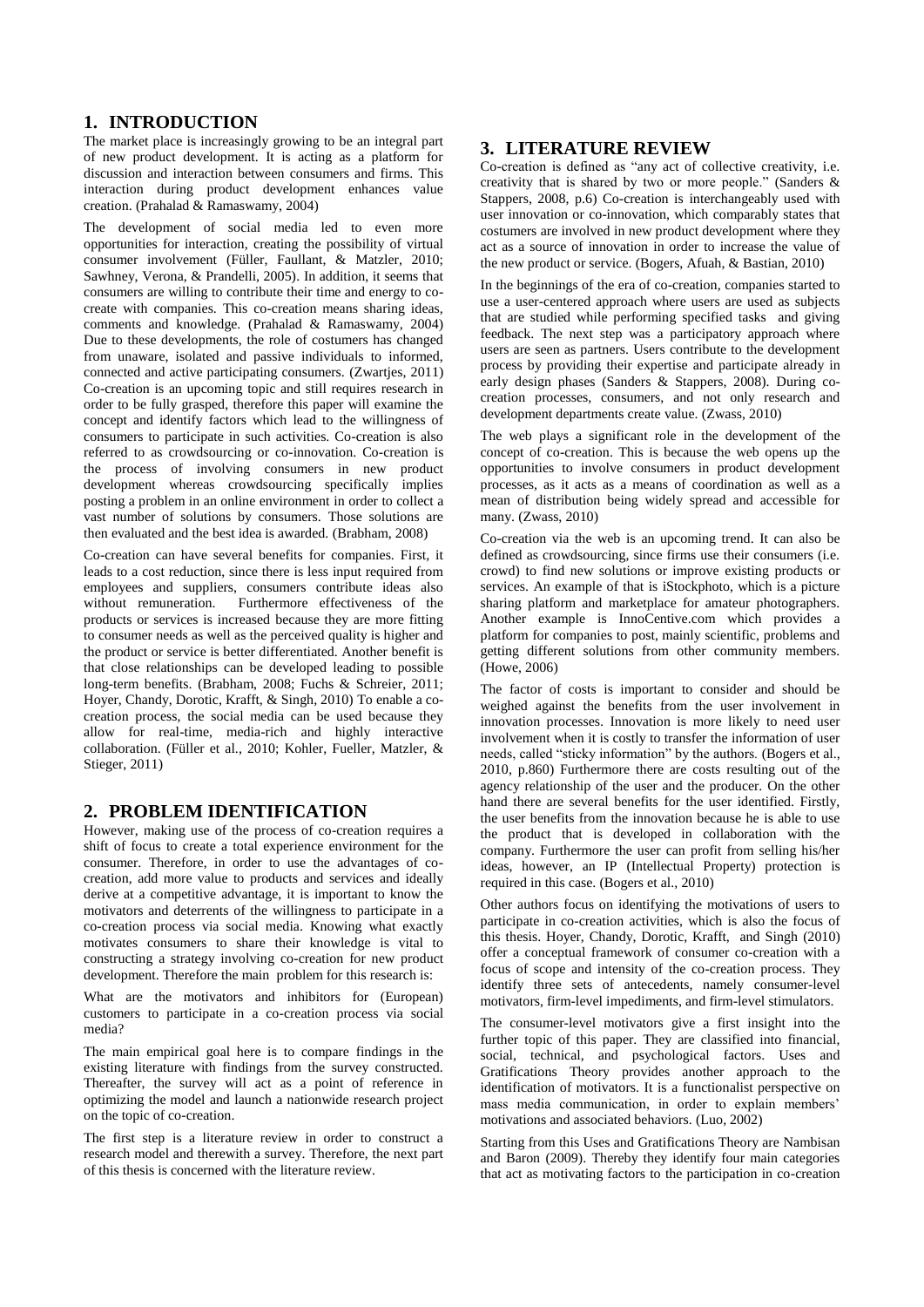processes, cognitive, social integrative, personal integrative and hedonic factors (Nambisan & Baron, 2009). The two classifications have a lot of similarities.

Financial factors can be on the one hand directly, thus monetary prizes or profit sharing. Next to direct monetary prizes, companies may give out vouchers or gift cards in order to reward participation (Brabham, 2008; Franke & Shah, 2011; Hoyer et al., 2010). On the other hand indirectly, i.e. through recognition gained from participation in the co-creation process. This recognition can be a positive or good reputation in the area of the co-creation and might therefore enable the user to find employment or gain new clients (Franke & Shah, 2011; Hoyer et al., 2010). Indirect financial incentives can also be price reduction on the end-market (Franke & Shah, 2011).

Social benefits can be in form of titles or in other forms of recognition that might be gained. Title gains can be a source of pride for the participating consumer because it portrays uniqueness in comparison to other users. Titles can be for example "best comments", "most read reviews" or "best idea" (Hoyer et al., 2010). Professional recognition is especially provided by communities with a scientific background, for example InnoCentive.com (Brabham, 2008; Howe, 2006). Another social benefit can be due to socializing through interaction and discussions between users and between users and the company (Kohler et al., 2011). Additionally, a form of recognition is the raising as an expert in the area, by getting questions asked by other community members (Hertel, Niedner, & Herrmann, 2003).

The third category includes technical factors, which derive from technological or product or service knowledge gained through the participation. This knowledge is created through the exchange of ideas with other users or the company's experts (Hoyer et al., 2010).

Furthermore, the interest in product or service improvement can motivate users to participate (Füller et al., 2010). This category can also be described as learning as incentive for participation. Learning through information and expertise acquisition as well as staying up-to-date with recent developments, trends, products and technology (McLure Wasko & Faraj, 2000).

The last category identified by Hoyer et al. (2010) are psychological factors for engaging in co-creation. These could be on the one hand altruistic resulting from believing in the objectives of a project or on the other hand out of utility. Motivation out of altruism often occurs in the area of medical supplies (Füller et al., 2010).

Furthermore, motivation can come from experiencing something unique or from actually contributing to product or service development. Creating a unique experience for the costumer to enhance the exchange. The building blocks for that are dialogue, access, risk-benefits and transparency (Prahalad & Ramaswamy, 2004). In addition, the achievement of the perfect fit between product or service and consumer needs can be satisfying and thus motivating, as well as getting completely personalized products (Prahalad & Ramaswamy, 2004). Another psychological factor can be the sense of selfexpression and pride gained through participation and creative pursuit (Etgar, 2008). In addition, hedonic factors, as defined by Nambisan and Baron (2009), include participation out of pleasure. Co-creating with firms can be a form of enjoyment and entertainment (Luo, 2002; McLure Wasko & Faraj, 2000). Nambisan and Baron (2009) add another category to the motivational factors, namely the personal integrative. This category includes factors such as credibility, status and confidence (Nambisan & Baron, 2009). These factors can also

be described as pragmatic motives to participate in co-creation processes (Hertel et al., 2003).

On the other side, there are also factors discouraging the participation in co-creation activities. First of all, consumers might not want to share knowledge because the intellectual property is taken to make profit without sharing these profits with the consumer (Brabham, 2008; Hoyer et al., 2010). Furthermore, barriers can arise due to too much bureaucracy of the process. This bureaucracy can lead to the perception that the process is too complicated and not worth the effort (Colombo, Lucking, & Mcinnes, 2011). Furthermore, transparency is an issue. The danger is that the company is not sharing enough knowledge with the consumer (Prahalad & Ramaswamy, 2004). The last point identified is irritation through a messy process and no clear defined challenges (Luo, 2002).

In conclusion, the main factors found in literature, influencing the attitude towards participation in co-creation processes are learning, social integrative, personal integrative, hedonic factors as well as financial and material incentives. Combined, these factors can be put in the conceptual model (Figure 1). The consequences of the attitude towards co-creation are actual participation in the process and the satisfaction of this participation.



**Figure 1. Research model**

From the model it is possible to derive several hypotheses about the attitude towards co-creation processes.

First of all, it is assumed that participants want to enhance their knowledge and acquire new information and expertise when participating in co-creation processes. Therefore, when there is the expectation that one learns something out of the participation, then the attitude towards co-creation is more positive (Hoyer et al., 2010; McLure Wasko & Faraj, 2000; Nambisan & Baron, 2009).

**H1**: Learning has a positive influence on the attitude towards co-creation.

Furthermore, regarding the literature, the assumption can be made that social factors, like recognition, influence the attitude towards co-creation positively (Hertel et al., 2003; McLure Wasko & Faraj, 2000; Nambisan & Baron, 2009). Therefore the following hypothesis can be stated:

**H2**: Social integrative has a positive influence on the attitude towards co-creation.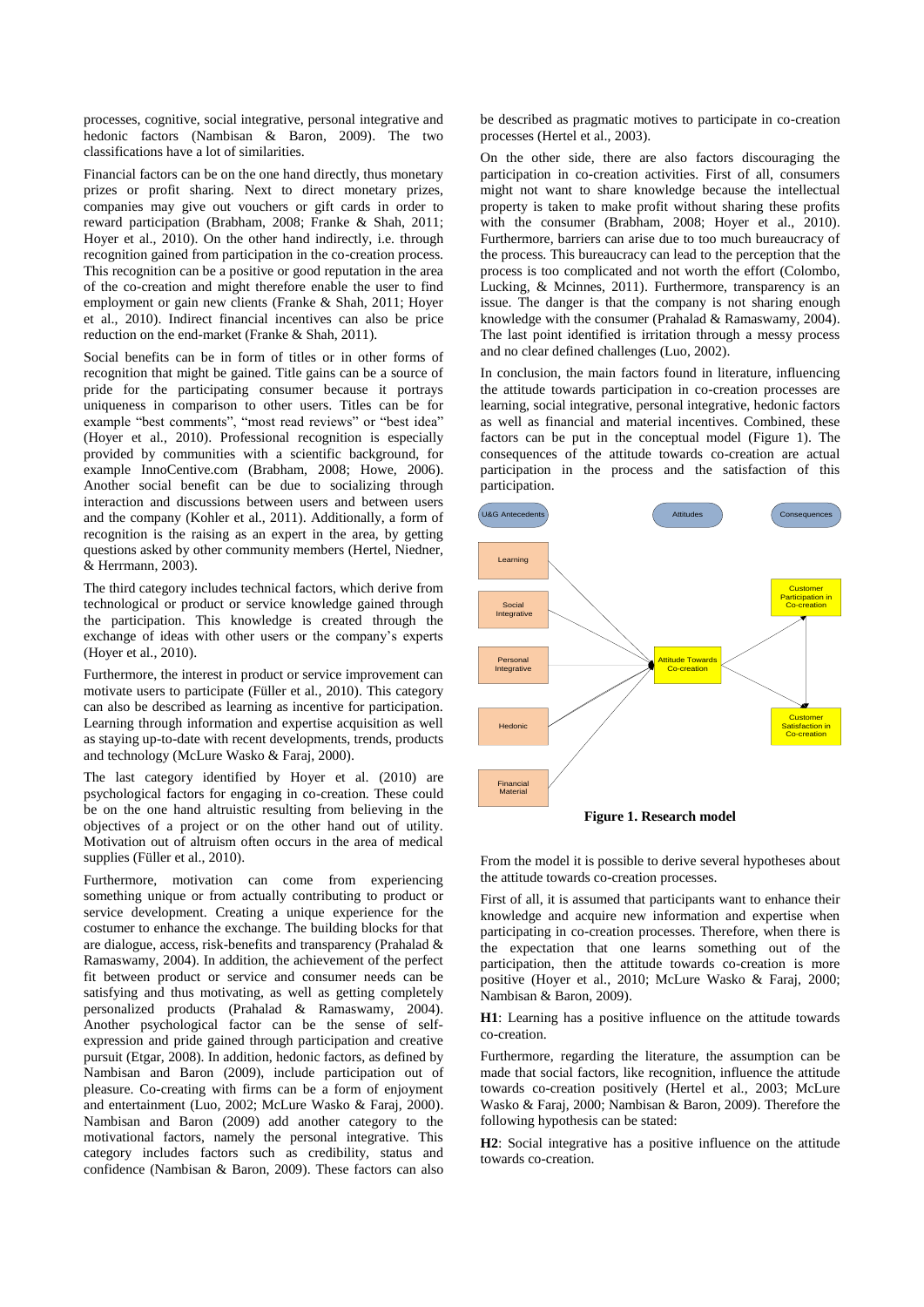The personal benefits from the participation in co-creation processes are mainly concerned with status, confidence and credibility (Nambisan & Baron, 2009). Those are assumed to positively influence the professional career as well as providing a satisfactory feeling for the participants (Hertel et al., 2003). The following hypothesis represents this thought:

**H3**: Personal integrative has a positive influence on the attitude towards co-creation.

The hedonic factors relate to the entertainment and pleasure that participants gain in co-creation processes. (Luo, 2002; Nambisan & Baron, 2009) When costumers enjoy being creative and contributing ideas to a product, which they afterwards can use, then they are more likely to participate in such processes enabling this idea contribution and creativity.

**H4**: Hedonic factors have a positive influence on the attitude towards co-creation.

Financial or material incentives are also seen as a motivator according to reviewed literature (Franke & Shah, 2011; Hoyer et al., 2010). They can either influence the financial position of the participant directly or indirectly as well as being representing by a decreased price on the market. Another material rewards could be non-financially, in form of samples or beta-products. It is assumed that if such incentives are present, the user is more likely to participate in co-creation processes (Franke & Shah, 2011; Hoyer et al., 2010).

**H5**: Financial and material incentives have a positive influence on the attitude towards co-creation.

When all the factors described above lead to a positive attitude towards co-creation, then the consumers are more likely to actually participate in co-creation processes. If they actually gained benefits from the participation, then they are more likely to be satisfied with the project.

The next step is the empirical research. The survey results are analyzed to be able to draw conclusions concerning the motivators for co-creators as well as an improvement of the survey.

### **4. METHODOLOGY**

After the literature review and the construction of a conceptual model, the next step, was the creation of a survey. Therefore, the existing literature on the topic was synthesized. The survey was seen as a test questionnaire, i.e. a first step in the process of a nationwide research. Therefore, after the analysis of the results, there was a comparison to existing literature in order to arrive at improvement ideas of the survey. The survey was distributed through social media (mainly Facebook and E-Mail). It was therefore a convenience sample, since there were no respondents directly chosen, but the survey was distributed via social media and therefore the respondents chosen by chance. The results from this survey were summarized, analyzed and discussed in part 5 and 6 of this paper. Then conclusions were drawn about the factors influencing the attitude towards co-creation activities. In the end, the results were discussed in comparison to findings in the literature in order to optimize the survey for a nationwide launch.

The questions were constructed from existing literature on the topic of co-creation and co-innovation. Scales were set according to this literature. Therefore different kinds of scales are used for different questions. So that there are multiple answers questions as well as rankings and LIKERT-Scales. (see Appendix for the full survey)

The survey was then analyzed using the SPSS software and Latent Gold Software. Furthermore statistical test like KMO, and Bartlett are used.

The first step in the analysis were frequencies analyses with SPSS. This made it possible to draw general conclusions on the respondents.

Afterwards, a factorial analysis was done to obtain four motives of participation in co-creation. Due to the small sample (68 participants that participated in co-creation activities before) the use EQS software was inappropriate. However, the validity of the exploratory factorial model could be justified with KMO and Bartlett, and the validity of scales was proven with Alpha Cronbach. In the next step the pondered, thus carefully weighed, mean of factors as indicator variables within the Latent Gold Software was included. Age, gender, nationality and the use of social media tools was used as covariates. With this, two clusters could be obtained.

Specifically, a latent segmentation methodology is used to define the segmentation and the profiling of co-creators based on different motives of participation in online co-creation activities by sample analyzed. This type of procedure allows the assignment of individuals to a segments based on their probability of belonging to the clusters, breaking with the restrictions of deterministic assignment inherent to the nonhierarchic cluster analysis (Dillon & Kumar, 1994). Thus, individuals are assigned to different segments under the assumption that the data stems from a mixture of distribution probabilities or, in other words, from various groups or homogenous segments that are mixed in unknown proportions (McLachlan & Basford, 1988). The advantage of latent class models is that they allow the incorporation of variables with different measurement scales (continual, ordinal or nominal) (Vermunt & Magidson, 2005). Based on the positioning of the different individuals, with regard to the variables, different grouping patterns can be obtained that fulfill the principles of maximum internal coherence and maximum external differentiation. To carry out the latent segmentation, Latent Gold 4.5 statistical software was used. Finally, based on the clusters obtained, we have analyzed the relationship between each activity of co-creation and the correspondence cluster through across-tables and chi-square statistic in order to analyze the significant differences of each co-creation activity and its position in each obtained cluster.

In the next chapter the results of the statistical analysis of the survey is done. Afterwards, the conclusions will be drawn in order to finally discuss the literature findings and survey results.

### **5. RESULTS**

#### **5.1 General introduction**

The first questions of the survey were concerned with the demographics and a general introduction of the respondents. This introduction gives insight into the group of consumers that is represented by the respondents. There were in total 239 respondents. The first part of the survey shows that the respondents were mainly between 20 and 25 years old (72.4%). The gender distribution was relatively equal with 57.3% females and 42.7% males. The nationality of most respondents was German (55.2%) or Dutch (21.3%). As to the occupation, most respondents (62%) were bachelor students. They spend between one and three hours online daily. 16.3% spend more than 6 hours online a day. Our respondents had mostly between 101 and 500 contacts (friends/followers) on the social media platform mainly used. The respondents use social media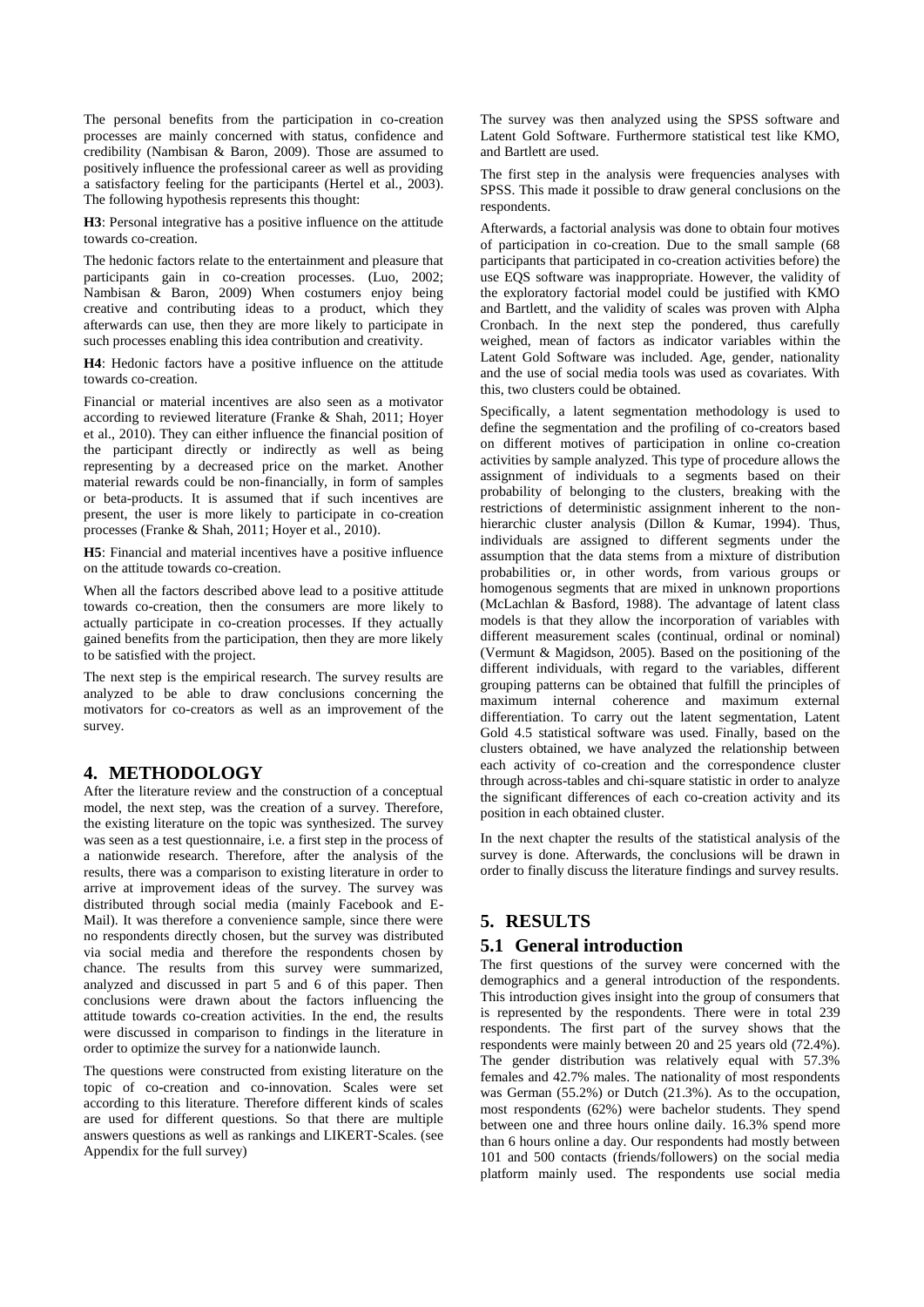platforms mainly to stay in touch with friends, obtain news and for entertainment. Only 24% use social media for better buying decisions. Furthermore it is not common to ask for help online. (See Tables 1 - 16 in appendix)

28.5% of respondents participated in co-creation activities in the past three years. The 69.9% of people that never participated did so because they were not aware of the possibility. The group that did co-create in the past is further used to create profiles of co-creators. (See Table 17, Tables 18 - 26 in appendix)

# **5.2 Profiling the co-creators: an analysis of latent segmentation**

The main empirical goal was aimed at observing the existence of similarity of factors between previous studies and our data. For that, the first step consisted in applying an exploratory factor analysis (EFA). For this purpose, a principal components analysis (PCA) was run. Rotated factor scores were created during the EFA process and were used as variables to develop a latent cluster analysis (Díaz de Rada, 1998; Frías-Navarro & Pascual-Soler, 2012).

### *5.2.1 Factorial analysis: Motives of participation in online co-creation activities*

As a first result in the Exploratory Factorial Analysis (EFA), we noticed that the Kaiser-Meyer-Olkin (KMO) is meritorious, i.e. higher than 0.8 (Guttman, 1954), and Bartlett's test was highly significant (0.0000), indicating thus that the null hypothesis (i.e. correlation matrix is an identity matrix) is rejected. It shows the validity of the factorial analysis model (Bartlett, 1954; Kaiser, 1970). On the other hand, Cronbach's alpha (Cronbach, 1951) values are higher than 0.7 which indicates the reliability of the extracted factors.

In sum, the model's acceptability allows the proceeding of running a factor analysis. After factor extraction, an orthogonal varimax rotation was performed on factors with eigenvalues  $\geq$ 1.0, thus allowing minimizing the number of variables having high loadings on a particular factor. Four factors resulted from this analysis, accounting for 72.25% of the symptomatic variance (see Table 1 in appendix). The factor structure is consistent because all the variables have a factor loading >0.5 for the factor that they allowed (Hair, Anderson, Tatham, & Black, 1999). The factors are as follows:

Factor 1, **Satisfaction and Enrichment**, includes items on the satisfaction received from influencing product design and development, satisfaction received from influencing product usage by other customers, and from helping design better products, the possibility of earning money directly thanks to the co-creation, contribute in creating cheaper products, enhance the financial position indirectly for people (by buying products offering higher value), and deliver non-financial rewards (such as receiving product for free, beta products, and so on).

Factor 2, **Enjoyment**, incorporates items related to the contribution of co-creation in spending some enjoyable and relaxing time, contribution in fun and pleasure, entertainment and stimulating the mind of people, as well as offering enjoyment deriving from problem solving, ideas generation, etc.

Factor 3, **Network with Community**, includes variables related to expand the personal network by people, releasing the status/reputation as product expert in the personal network, enhancing the strength of the people affiliation with the customer community, and positive affect their professional career.

Factor 4, **Implications with the Product**, is composed by items on enhancing the knowledge about the products and their usage, improving the knowledge on product trends, related products and technology, and helping people make better product decisions as consumers.

# *5.2.2 Latent segmentation: A typology of co-*

#### *creators based on motives of participation in online co-creation activities*

Based on pondered average of each factor (calculated through the division between weighting of each item with its standardized load and the sums of the full loadings per factorial construct), we have obtained the indicator variables which are analyzed with the Latent Gold Software. In order to refine the resulting segments, we have analyzed different descriptive variables or covariates that could have an influence on the motives of the analyzed sample to participating in co-creation activities: gender, age, nationality, and use of social networking sites (see Table 27 in appendix).

Based on the positioning of the different individuals, with regard to these variables, we have tried to obtain some groupings that fulfill the principles of maximum internal coherence and maximum external differentiation. In applying the latent segmentation approach, the first step consists of selecting the optimum number of segments. The model used estimated from one (no heterogeneity existed) up to eight (i.e. eight segments or heterogeneity existed). Table 28 (see Appendix) shows the estimation process summary and the fit indexes for each of the eight models.

The model fit was evaluated according to the Bayesian Information Criterion (BIC) that allows the identification of the model with the least number of classes that best fits to the data. The lowest BIC value was considered as the best model indicator (Vermunt & Magidson, 2005). In this case, **two different** co-creator groups represented the best alternative, as the BIC is minimized in these cases. The statistic values included in Table 29 (see Appendix) indicate that the model has a good fit  $(E_s \text{ and } R^2 \text{ near } 1)$ .

The Wald statistic was analyzed in order to evaluate the statistical significance within a group of estimated parameters (see Table 29 in appendix). For all the indicators a significant pvalue associated with the Wald statistics was obtained, confirming that each indicator discriminates between the clusters in a significant way (Vermunt & Magidson, 2005).

Table 29 (see appendix) contains the profiles of the obtained clusters. In the upper part the size and name is assigned to two groups: the cluster named "motivated co-creators" includes 50% of respondents surveyed; the "non-motivated co-creators" include the other 50%. In addition, table 29 shows the average score that takes each segment in each of the indicators (note that these can take values between 0 and 5, since items that composed each scale were measured with five-point LIKERT scales). Moreover, all factors load in one cluster, which we have named as "motivated co-creators" because the mean values are higher in all factors (i.e. satisfaction and enrichment, enjoyment, network with community, and implication with the product). All values are higher than 2.5 (remember that the values go from 1, very unimportant, to 5, very important). It means that all motivated co-creators consider important and very important the participation in online co-creation activities. Specifically, they consider more important the enjoyment (3.63) and the implication with the product (3.80) when they participate in co-creation. Satisfaction and network with community as motives to co-create are considered with less value although also important (i.e. 2.66 and 2.79, respectively). To complement the composition of the two segments, the profile of the resulting groups according to the information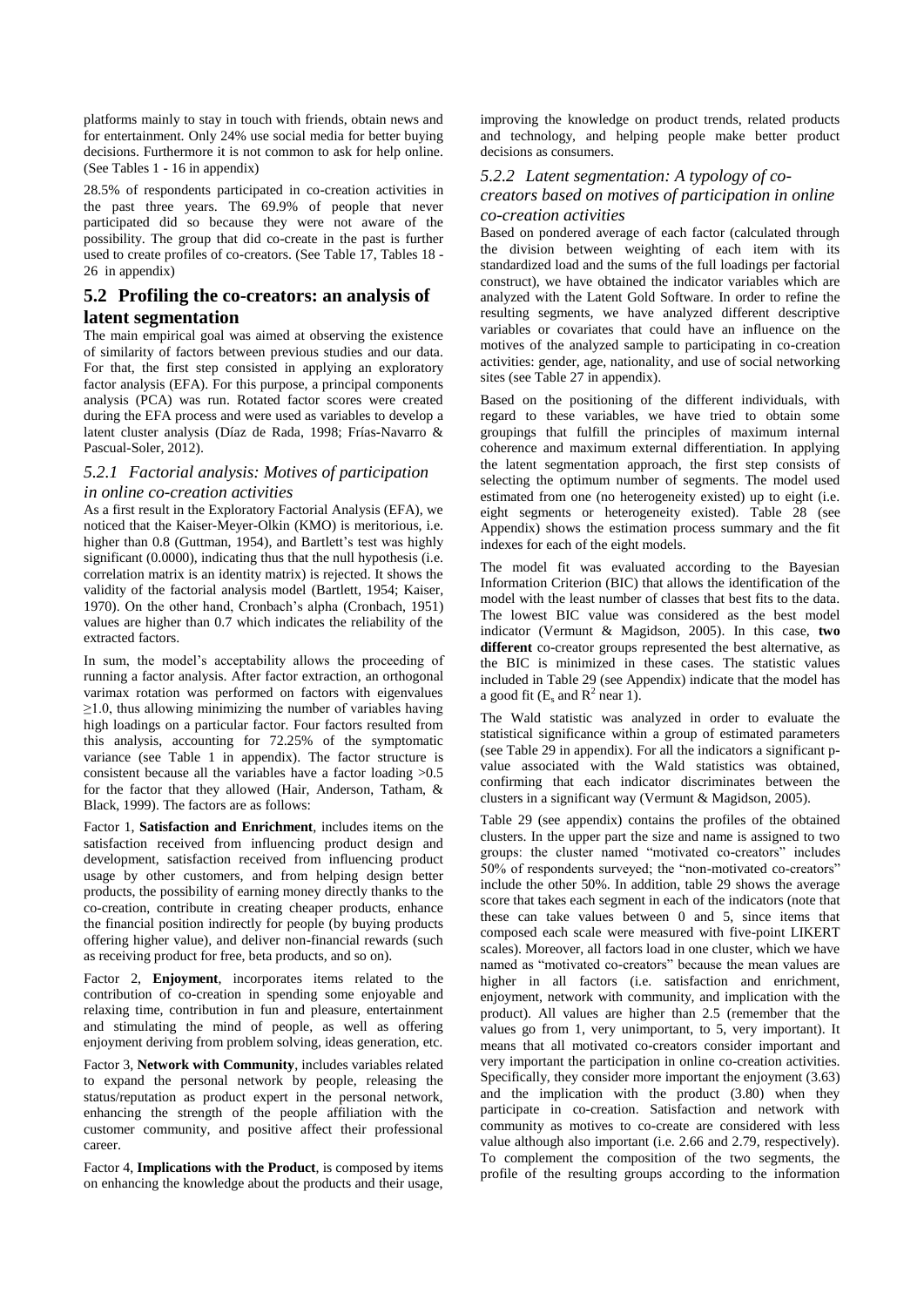from other descriptive variables was analyzed. Table 30 (see appendix) shows the groups' composition based on a number of descriptive criteria included in the analysis. Independence tests associated with statistic Wald conclude that significant differences exist between the segments (≥90% confidence level) regarding the gender, age, nationality, and use of different social media tools.

In sum, based on data obtained in Tables 29 and 30, we distinguish between two different profiles of co-creators according to our research topic:

The "motivated co-creators" cluster presents a higher mean in F4-Implication with the product (3.8020) and F2-Enjoyment (3.6382). Moreover, this cluster shows relevant mean in F3- Network with community (2.7959) and F1-Satisfaction and enrichment (2.6676). This segment is mainly made up by males (80%) and by people that are older than 25 years (32%). This segment is composed specially by Dutch co-creators (40%). In respect to the use of social media tools by this group, it is important to point out that these co-creators have a LinkedIn account and also use it regularly (24%); they do not have an account on Blogger and merely do not know it (52%); the most of people of this group do not have an account on Wordpress but know it (40%); a high percentage has an account on YouTube or Vimeo, Social Bookmarking Sites, and Twitter, and are used seldom by them (36%, 32%, and 36%, respectively); they do not have an account on Instagram but merely know it (48%).

In contrast, the "non-motivated co-creators" segment presents a slower mean in four factors analyzed in comparison to the cluster previously presented. This segment is composed mainly by females (80%), which are between 20 and 25 years old (76%). In this segment, the percentage of Germans (48%), the rest of Europe and the rest of world are higher than in the other cluster. 32% of this group do not have an account on LinkedIn but know it. This group has an account on Blogger, but uses it seldom (32%). They do not have an account on Wordpress and merely do not know it (36%), but on YouTube or Vimeo they have an account and use it regularly (48%). A high percentage of this group does not have an account on Social Bookmarking sites (48%). In respect to the other group, this cluster has a higher percentage of people with an account on Facebook which is also used it regularly (96% versus 92%). Nearly half of this group does not have an account on Twitter but the platform is known (48%). Compared with the previous group, this segment has an account in Instagram, and uses it regularly (32% versus 12%).

# **6. CONCLUSION**

After conducting the literature review and the empirical research, several conclusions concerning the motivators for costumers to participate in co-creation processes via social media can be drawn. The hypotheses constructed after the literature review are discussed in the context of the results of literature and survey results. This is done in order to arrive at improvement points for the optimization of the survey before a further launch.

The literature review revealed that there are several factors that play a role in motivating consumers to participate in co-creation processes. The main results were that generally learning, personal and social integrative, hedonic as well as financial and material antecedents motivate costumers to a positive attitude towards co-creation. These factors positively influence the attitude towards co-creation activities which in turn lead to participation and satisfaction from co-creation activities. The survey was constructed on basis of these factors.

Analyzing the survey it was found that implications with the product, enjoyment, satisfaction and enrichment as well as network with community were the main motivators of cocreators. The 68 respondents that co-created before were divided into two cluster or segments in consequence of their heterogeneity. The two clusters of co-creators were "motivated co-creators", which were mainly male, over 25 and Dutch and the "non-motivated co-creators", which are mainly female, between 20 and 25 and German.

The factors found in literature and the motivators resulting from the survey were stating the same. However, there is a difference in the ranked importance of each factor when comparing the two clusters identified. For "motivated co-creators" the most influential factor is implication with the product, they are focused on gaining new knowledge and enhancing their knowledge about products and product trends during the cocreation experience. Moreover, they want enjoyment, as well as they are appreciating the network with the community. The least influential factor is satisfaction and enrichment. This means that motivated co-creators are generally more involved in activities of co-creation, they want to gain knowledge from participation and are willing to share their own knowledge as well as they are willing to promote their participation. Also, "motivated co-creators" are found to mostly be active on LinkedIn, whereas "non-motivated co-creators" are mainly found on Facebook. This division gives an important implication for managers when planning co-creation activities. Depending on the group that wants to be reached, the network has to be chosen.

The "non-motivated co-creators" select enjoyment as most important factor for them to participate in co-creation activities. Secondly, implication with the product is important as well as the network with the community. Satisfaction and enrichment is the last factor for "non-motivated co-creators" like for "motivated co-creators". In conclusion, non-motivated cocreators participate merely out of the desire of wanting to spend a relaxing and fun time, being entertained, while exchanging knowledge and co-creating.

Looking at the second part of the model, it is assumed that a positive attitude leads to customer participation and satisfaction with co-creation. Therefore, different statements were compared with the two clusters identified. "Motivated cocreators" wrote complain letters or emails in the past three years. They also called customer service lines about problems with new products as well as taking part in online discussing, showing they are generally involved in giving feedback about products, discussing products and services and therefore willing to contribute to the improvement of products. In contrast "nonmotivator co-creators" were not taking part in these kind of activities. They did participate however in some kind of cocreation activity.

The two groups of co-creators mean for companies to adjust their co-creation strategies accordingly. Offering the experience with experts so that "motivated co-creators" enhance their knowledge through participation as well as making it a pleasurable and relaxing experience to get "non-motivate cocreators" enthusiastic.

# **7. DISCUSSION**

In the next part I will further discuss the hypotheses from literature with the findings in the survey as well as looking at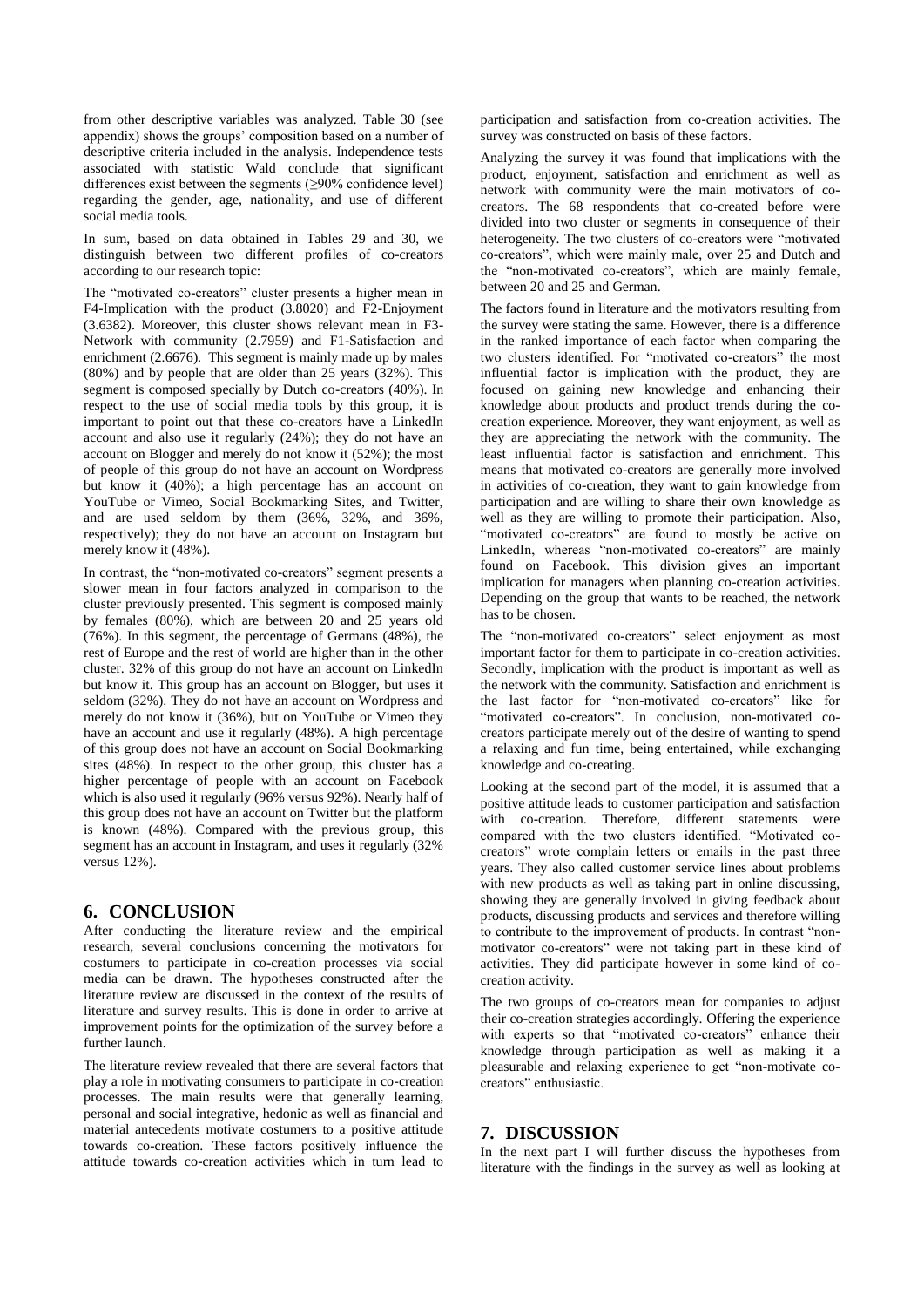other literature in order to optimize the survey for a further launch.

Looking at the hypotheses and compare the findings of the literature with the findings of the survey in this context leads to several new insights. It leads to ideas about the improvement of the survey as well as some ideas for management to implement co-creation activities.

The factors identified with the literature were learning, social integrative, personal integrative, hedonic and financial and material antecedents, mainly based on U&G (Uses and Gratification) Theory (see Luo, 2002; Urista & Day, 2008). Comparing these to the survey shows that, implications with the product can be assigned to learning, enhancing the knowledge about products and their usage; network with community is represented by the social integrative about expanding the personal and professional network as well as raising ones status; enjoyment equals to the hedonic factors, representing fun, pleasure and entertainment during the co-creation activity; lastly, satisfaction and enrichment implies the personal integrative like satisfaction from design and better products as well as financial and material factors which are gained directly and indirectly.

Looking at the hypotheses created after the literature review, most factors seem to have an influence as predicted. The strength of the motivational power however varies, especially between the two different clusters identified.

**H1**: Learning has a positive influence on the attitude towards co-creation.

The first hypothesis can be accepted on the grounds of the findings described in the results. It was not directly found as learning, however it is implied in the factor of implications with the product. This factors is seen as important motivating factor especially for "motivated co-creators", but also for "nonmotivated co-creators". Implications with the product include enhancing knowledge about the product and its usage as well as making better buying decisions by being more knowledgeable on the product in question.

**H2**: Social Integrative has a positive influence on the attitude towards co-creation.

The social integrative is also proven to be an motivating factor. Social factors are included in the factor of creating a network with the community and thereby expanding the personal network as well as raising the status. However, it is the third important factor after implication with the product and enjoyment for "motivated co-creators".

**H3**: Personal Integrative has a positive influence on the attitude towards co-creation.

Personal factors was also assigned to the factor of satisfaction and enrichment and is therefore to be adopted. The personal integrative covers the areas of positively influencing the career as well as gaining satisfaction from design and from influencing other consumers. Furthermore, it includes the point of designing better products. This could also be interesting to be added for the factor of implications with the product. It was found in literature that consumers are also interested in innovation itself and wanting a product to be improved and act out of this interest in participating in co-creation processes. (Füller et al., 2010)

**H4**: Hedonic factors have a positive influence on the attitude towards co-creation.

The fourth hypothesis can be accepted as well since hedonic factors, i.e. enjoyment are found to be a motivating factors for both clusters, "motivated" as well as "non-motivated cocreators". The analysis of the survey as well as literature found that consumers participate in online co-creation activities in order to spend an enjoyable and relaxing time, entertain themselves as well as having fun and pleasure in participating in new product development.

**H5**: Financial/material factors have a positive influence on the attitude towards co-creation.

This hypothesis, stating that financial and material factors have a positive influence on the attitude towards co-creations is partly rejected. In the frequencies it shows that there is more of a trend towards it being unimportant. In the further analysis it was shown to only be a moderating factor and not a primary one, which was also confirmed by the findings in literature. For both groups, money was not one of the main factors identified, this was also found in previous research. Monetary rewards should only be seen as an extrinsic additional motivator. (Zwartjes, 2011)

U&G Theory in general, as discussed previously in the literature review, was found to explain consumers' attitude towards the web. (Luo, 2002) This supports the findings of this research that consumers participate in co-creation activities online in order to be entertained and informed (i.e. H4: Hedonic factors and H1: Learning respectively).

In addition, literature (Urista & Day, 2008) confirms that users satisfy their need for personal and interpersonal desires with online activities. Hypothesis 2,3 and 4 state these assumptions. The personal integrative, social integrative as well as finding a connection to the community can be satisfied due to participation in co-creation activities.

A main point found during this research was that the main group of respondents never participated in co-creation processes. Reasons for that were mainly not being aware of the possibility. Here is room for improvement of companies, which should advertise co-creation activities more directly via social media like Facebook, where most respondents are active.

In the rest of this paper I will discuss options to improve the survey which was now launched as a test questionnaire in order to further refine and improve it for a nationwide launch.

In order to improve the survey before a further, bigger launch there are several ideas that should be considered. Firstly, the diversity of respondents should be bigger, since most respondents here were between 20 and 25 years old, and bachelor students. Different age groups give different insights into the topic. Getting a more diverse respondent group could be achieved through different ways of distribution. In this research, the survey was distributed via Facebook. Therefore, distribution via E-mail, LinkedIn or different platforms might address different respondents.

Another general improvement point is a generic scale. In this survey there were different scales for most questions which made the analysis more complex. If the same scale is used for all questions, except the general introduction, the analysis is more coherent and would give more reliable answers, because the software analysis could be done more easily.

Furthermore, more questions should be added for non-cocreators. For this group, the survey was submitted after question 11, however it might give new insights when they are asked what would motivate them to participate in co-creation activities. As well as, whether the main problem was, like found in this survey, not being aware of the possibilities of co-creation or whether there are other factors as well.

Some questions could be clearer focused. Here, it is for example advised to more directly ask about the knowledge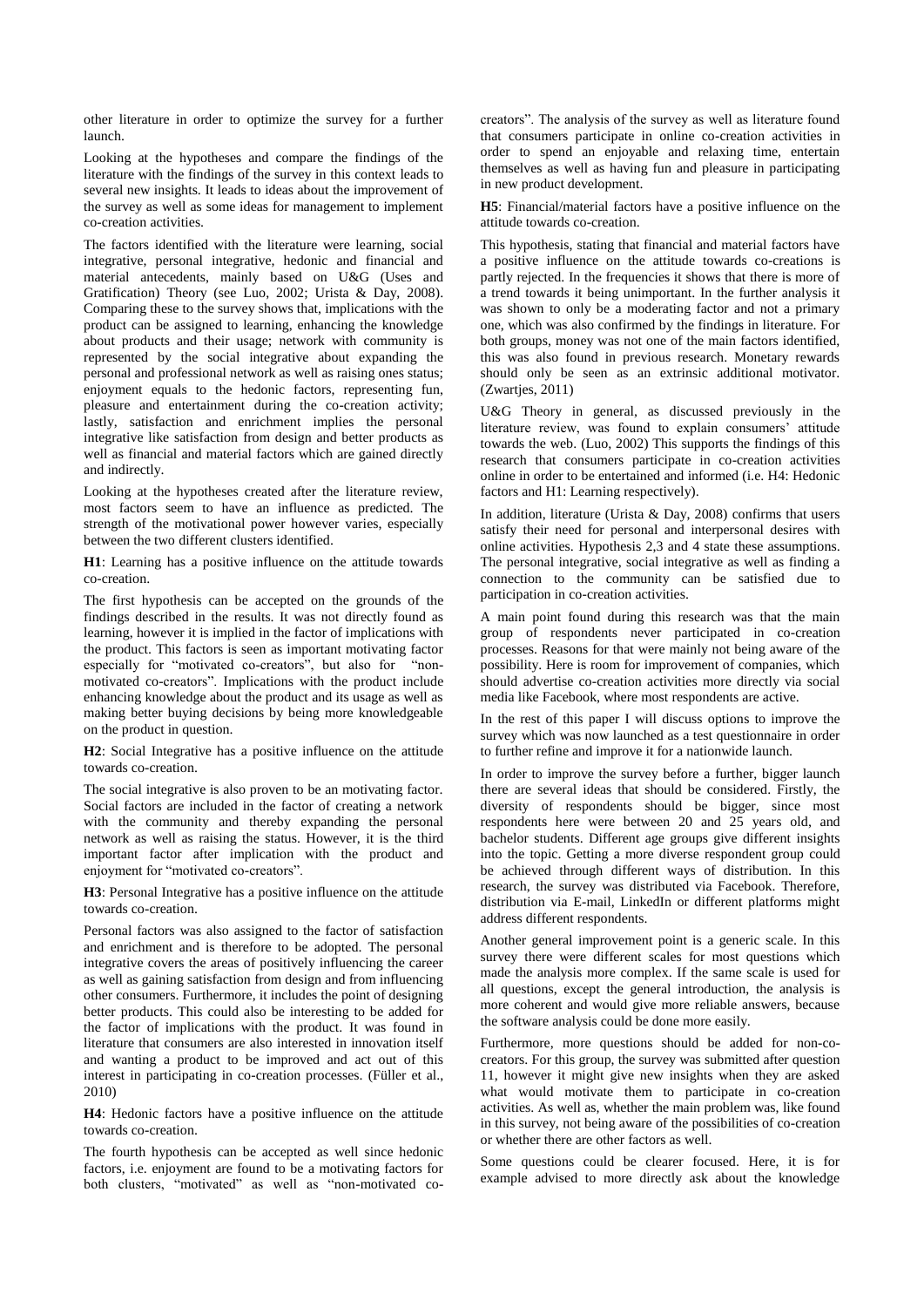exchange with experts, since that shows to be an important factor for "motivated co-creators".

In the motivating factors, the category of altruism could be added as motivational factor. Especially in areas like medical supply it is common that people participate in co-creation in order to do a good deed for society. (Füller et al., 2010)

Other authors (see e.g. Prahalad & Ramaswamy, 2004) suggest that motivation can come from the whole experience of cocreation processes. This experience is based on high-quality knowledge exchange in order to create a product or service with added value for the costumer. The company needs to create an environment where the customer feels safe and opens up in order to exchange ideas. (Prahalad & Ramaswamy, 2004) This could be added to either the personal integrative or as a new antecedent to the model.

In addition, it should be added that the customer gets a product or service with a better fit to his/her needs. (Prahalad & Ramaswamy, 2004) This desire to achieve a perfect fit can be loosely related to hypothesis 3 about the personal integrative, where respondents were asked about the satisfaction from design and the want to design better products. However, it could be more clearly related to the fitting between the customers' need and the product or service offered.

Missing in the survey is the factor of trust which was found in literature as an inhibitor of co-creation. Other research showed that people are hesitant in sharing their knowledge with companies because these companies make profit out of the knowledge gain without sharing these profits (Brabham, 2008; Hoyer et al., 2010).

As well as the issue of trust, it was found that irritation is an inhibitor for the attitude towards the web (Luo, 2002). In order to get a more complete picture of the attitudes towards cocreation, to add irritation. Irritation is understood of the process being too messy for the user to being able to easily participate in any activity (Luo, 2002). Too much bureaucracy can be added to this inhibitor of participation, since that strengthens the feeling of irritation. That is because users require transparency in order to feel comfortable participating in cocreation processes where they are required to share their own knowledge and ideas (Colombo et al., 2011; Prahalad & Ramaswamy, 2004).

A part which was not taken into account in the analysis in this thesis were the moderators. The questions concerning the moderators were implemented in the survey, however did not give satisfying results. Answers were not possible to reliably analyze, this could be due to the different scales and types of questions used. This should be taken into consideration when the survey is optimized further.

When the survey is launched in a bigger scope, it could be interesting to diversify between different spaces of co-creation. Zwass (2010) hereby differentiates between "access commons", "collective intelligence", "virtual communities" and "open innovation". This differentiation could be done in the beginning of the survey (after the general introduction) when it is asked whether respondents participated in co-creation activities and then in what kind of activity they participated. However, this might be more feasible in interviews than in a survey distributed to all kinds of different internet users.

In conclusion, the survey already represents the U&G antecedents found in most literature on this topic, however there are single assumptions and factors found that might be interesting to consider in a revised version of this research. Therefore it is suggested to include inhibitors like irritation and

bureaucracy as well as the experience of co-creation activities itself.

# **8. LIMITATIONS**

Limitations of this research are in the diversity of respondents. Outcomes might differ when different age groups are included. Furthermore, the focus of the research is on the European market, or even mostly on the German and Dutch market. Therefore, the results might not be generalizable to the global market, for example samples from the U.S. or Asian market may differ significantly. Another point is the distribution of the survey via Facebook. Different distribution channels might reach a different, more diverse group of respondents. Moreover, most respondents were bachelor students, therefore, when different educational levels are included, then the results possibly differ as well. It has to be kept in mind that the survey acts as a test questionnaire for a nationwide launch. It will be optimized according to the findings analyzed in this paper.

Another limitation is the number of respondents. Only 68 of the 239 respondents participated in co-creation activities, therefore the results might not be representative. A small, and nonrepresentative sample could lead to a potential bias, because interpretation and achievement of statistical evidence is more difficult.

# **9. REFERENCES**

- Bartlett, M. S. (1954). A note on the multiplying factors for various χ2 approximations. *Journal of the Royal Statistical Society*, *16*(2), 296–298.
- Bogers, M., Afuah, A., & Bastian, B. (2010). Users as Innovators: A Review, Critique, and Future Research Directions. *Journal of Management*, *36*(4), 857–875. doi:10.1177/0149206309353944
- Brabham, D. C. (2008). Crowdsourcing as a Model for Problem Solving: An Introduction and Cases. *Convergence: The International Journal of Research into New Media Technologies*, *14*(1), 75–90. doi:10.1177/1354856507084420
- Colombo, C., Lucking, C., & Mcinnes, C. (2011). Strathprints Institutional Repository. Retrieved from http://strathprints.strath.ac.uk/41240/1/Colombo\_C\_McI nnes\_CR\_Pure\_Orbital\_dynamics\_of\_high\_area\_to\_mas s\_ratio\_spacecraft...presssure\_Oct\_2011.pdf
- Cronbach. (1951). Coefficient alpha and the internal structure of tests. *Psychometrika*, *16*(3), 297–334.
- Díaz de Rada, V. (1998). Diseño de tipologías de consumidores mediante la utilización conjunta del Análisis Cluster y otras técnicas multivariantes [Design of typologies of consumers through the use of cluster analysis and other multivariate techniques]. *Economía Agraria*, *182*(No. enero-abril), 75–104.
- Dillon, W. R., & Kumar, A. (1994). Diseño de tipologías de consumidores mediante la utilización conjunta del Análisis Cluster y otras técnicas multivariantes. *In R.P.Bagozzi (Ed.), Advanced Methods of Marketing Research, Blackwell Business, Cambridge*, 259–351.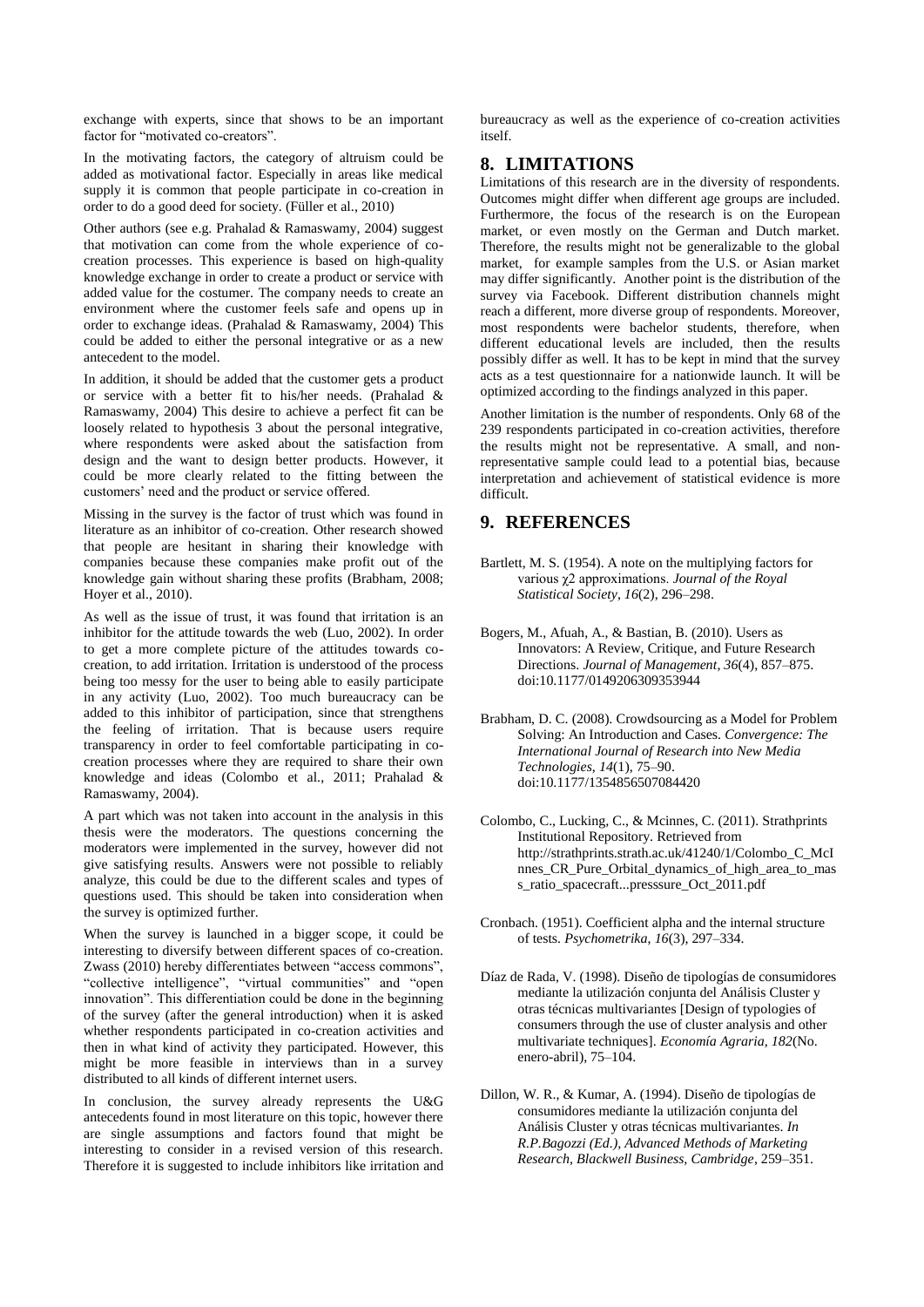Franke, N., & Shah, S. (2011). ePub WU Institutional Repository How Communities Support Innovative Activities : An Exploration of Assistance and Sharing Among End-Users.

Frías-Navarro, D., & Pascual-Soler, M. (2012). Prácticas del análisis factorial exploratorio (AFE) de la investigación sobre la conducta del consumidor y el marketing [Practiques of exploratory factorial analysis (EFA) in the research on consumer behavior and marketing]. *Suma Psicológica*, *19*(No. enero-junio). Retrieved from http://www.sci.unal.edu.co/scielo.php?script=sci\_arttext &pid=S0121-43812012000100004&lng=es&nrm=iso

Fuchs, C., & Schreier, M. (2011). Customer Empowerment in New Product Development\*. *Journal of Product Innovation Management*, *28*(1), 17–32. doi:10.1111/j.1540-5885.2010.00778.x

Füller, J., Faullant, R., & Matzler, K. (2010). Triggers for virtual customer integration in the development of medical equipment — From a manufacturer and a user's perspective. *Industrial Marketing Management*, *39*(8), 1376–1383. doi:10.1016/j.indmarman.2010.04.003

Guttman, L. (1954). Mathematical thinking in the social sciences. *New York, NY, US: Free Press*, 258–348.

Hair, J., Anderson, R., Tatham, R., & Black, W. (1999). Análisis multivariante [Multivariate analysis]. *Prentice-Hall, Madrid*.

Hertel, G., Niedner, S., & Herrmann, S. (2003). Motivation of software developers in Open Source projects: an Internetbased survey of contributors to the Linux kernel. *Research Policy*, *32*(7), 1159–1177. doi:10.1016/S0048- 7333(03)00047-7

Howe, J. (2006). The rise of crowdsourcing. *Wired magazine*, (14), 1–5. Retrieved from http://sistemas-humanocomputacionais.wikidot.com/local--files/capitulo:redessociais/Howe\_The\_Rise\_of\_Crowdsourcing.pdf

Hoyer, W. D., Chandy, R., Dorotic, M., Krafft, M., & Singh, S. S. (2010). Consumer Cocreation in New Product Development. *Journal of Service Research*, *13*(3), 283– 296. doi:10.1177/1094670510375604

Kaiser, H. F. (1970). A Second Generation Little Jiffy. *Psychometrika*, *35*(4).

Kohler, T., Fueller, J., Matzler, K., & Stieger, D. (2011). Cocreation in Virtual Worlds: The Design of the User Experience. *MIS Quarterly*, *35*(3), 773–788.

Luo, X. (2002). Uses and gratifications theory and e-consumer behaviors: a structural equation modeling study. *Journal of Interactive Advertising*, *2*(2), 34–41.

McLachlan, G. J., & Basford, K. E. (1988). Mixture Models: Inference and Applications to Clustering. *Marcel Dekker, New York*.

McLure Wasko, M., & Faraj, S. (2000). "It is what one does": why people participate and help others in electronic communities of practice. *The Journal of Strategic Information Systems*, *9*(2-3), 155–173. doi:10.1016/S0963-8687(00)00045-7

Nambisan, S., & Baron, R. (2009). Virtual Customer Environments: Testing a Model of Voluntary Participation in Value Co‐creation Activities. *Journal of Product Innovation …*, (518), 388–406.

Prahalad, C. K., & Ramaswamy, V. (2004). Co-creation experiences: The next practice in value creation. *Journal of Interactive Marketing*, *18*(3), 5–14. doi:10.1002/dir.20015

Sanders, E. B.-N., & Stappers, P. J. (2008). Co-creation and the new landscapes of design. *CoDesign*, *4*(1), 5–18. doi:10.1080/15710880701875068

Sawhney, M., Verona, G., & Prandelli, E. (2005). Collaborating to create: The Internet as a platform for customer engagement in product innovation. *Journal of Interactive Marketing*, *19*(4), 4–17. doi:10.1002/dir.20046

Urista, M. A., & Day, K. D. (2008). Human Communication., *12*(2), 215–229.

Vermunt, J. K., & Magidson, J. (2005). Latent GOLD 4.0 User's Guide, Statistical Innovation. *Inc, Belmont, Massachusetts*.

Zwartjes, B. C. (2011). Co-creation from a consumer perspective : Consumer motivations to partake in and success factors of a co-creation initiative.

Zwass, V. (2010). Co-Creation: Toward a Taxonomy and an Integrated Research Perspective. *International Journal of Electronic Commerce*, *15*(1), 11–48. doi:10.2753/JEC1086-4415150101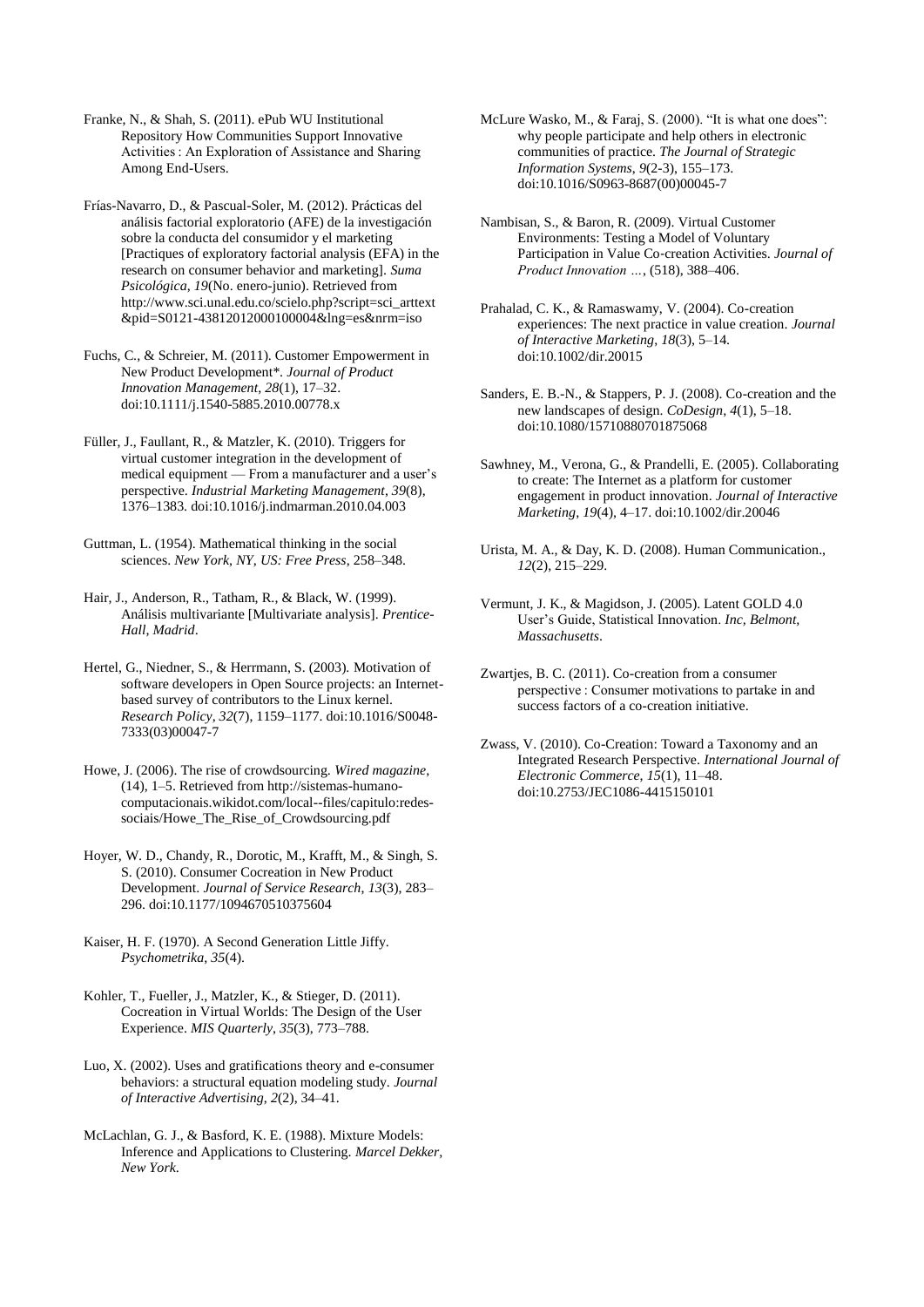# **10. APPENDIX**

# **10.1 Survey**

# **GENERAL INTRODUCTION**

- 1. Age
	- a.  $< 20$ 
		- b. 20 25
	- c.  $> 25$
- 2. Gender
	- a. Female
	- b. Male
- 3. Nationality
- 4. Occupation
	- a. Apprenticeship
	- b. Bachelor
	- c. Master
	- d. Job
- 5. How much time do you usually spend online in an average day?
	- a. 10 30 minutes
	- b. 30 60 minutes
	- c. 1 3 hours
	- d. 3 6 hours
	- e. > 6 hours
- 6. How do you commonly access the Internet? (more than one answer possible)
	- a. From home with a desktop computer
	- b. From home with a laptop
	- c. From home with a tablet
	- d. From work / university with a desktop computer
	- e. From work / university with a laptop
	- f. From work / university with a tablet
	- g. With my mobile phone
- 7. Indicate in what of the following Social Networking Sites you do have an account and your familiarity / usage of these sites.
	- a. LinkedIn
	- b. Blogger
	- c. Wordpress
	- d. YouTube, VIMEO or other
	- e. Social Bookmarking Sites (Like Delicious, Digg)
	- f. Facebook
	- g. Twitter

Answers per application

I have account and I use it daily

I have an account and I use it seldom or not at all

I don't have account, but I know it

I don't have an account and I don't know it

8. What are important reasons for you to participate in Social Media activities? (more than one answer possible)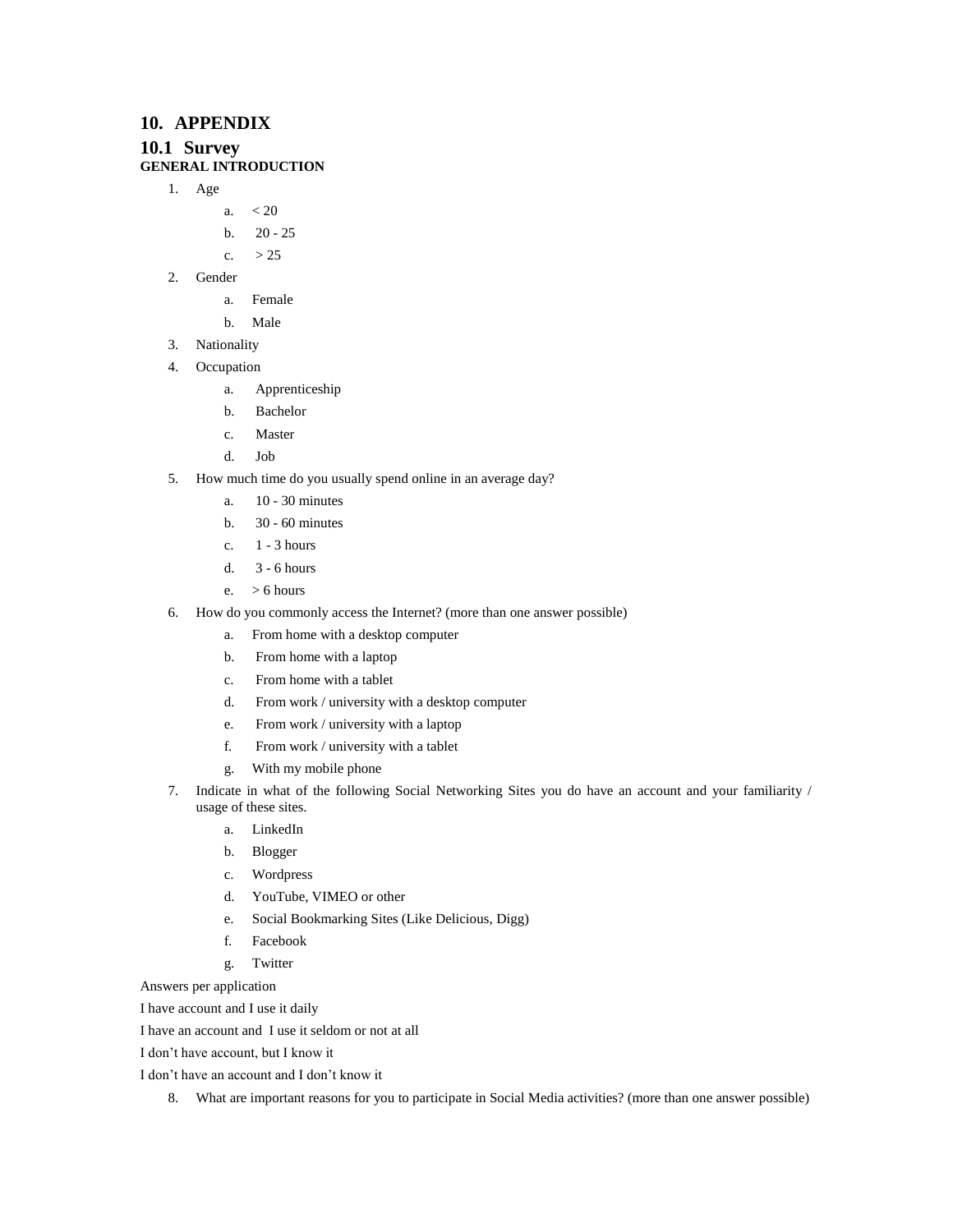- a. Entertainment
- b. To get informed about news
- c. To stay in touch with friends and acquaintances
- d. To make better decisions about products or services I buy
- e. To ask for help
- f. To be able to express my experiences or complaints about products and/or brands I buy
- g. To help companies make better products
- 9. How many contacts/friends/followers do you have in the Social Networking Site you mostly use?
	- a.  $< 10$
	- b.  $11 50$
	- c. 51 100
	- d. 101 500
	- e.  $> 500$
- 10. In the past 3 years I have participated in online activities involving creation of new products or services (examples: participating in quizzes or challenges, participating in forums discussing product or services ideas, posting such ideas in my social networks or blog, responding to online discussions etc.)
	- a. Yes (Go to Question 12)
	- b. No (Go to Question 11)
- 11. Reasons I never participate in new product development online: (more than one answer possible)
	- a. I didn't know it is possible.
	- b. I never thought about it.
	- c. I don't think that customers must have a say on products and services that businesses are developing and selling.
	- d. I have no problem with products that do not satisfy me since there are many alternatives to choose from.
	- e. I have no time.
	- f. I believe that businesses don't take customer ideas seriously.
	- g. I don't know how I can participate in new product development online.
	- h. I never discuss about products in social networks.
	- i. I never participate in customer forums discussing new products.
	- j. I never read blog posts about new products.
	- k. I read blog posts about new products but I don't react on them.
	- l. I don't think that I am very good in thinking about new product ideas.

#### **ANTECEDENTS U&G THEORY**

12. I participate in online co-creation activities when such activities:

#### Learning

- a. Enhance my knowledge about the product and its usage.
- b. Enhance my knowledge on product trends, related products and technology.
- c. Help me make better product decisions as consumers.

#### Social Integrative

- d. Expand my personal network.
- e. Raise my status/reputation as product expert in my personal network.
- f. Enhance the strength of my affiliation with the customer community.

#### Personal Integrative

- g. Are likely to positively affect my professional career.
- h. Offer me satisfaction from influencing product design and development.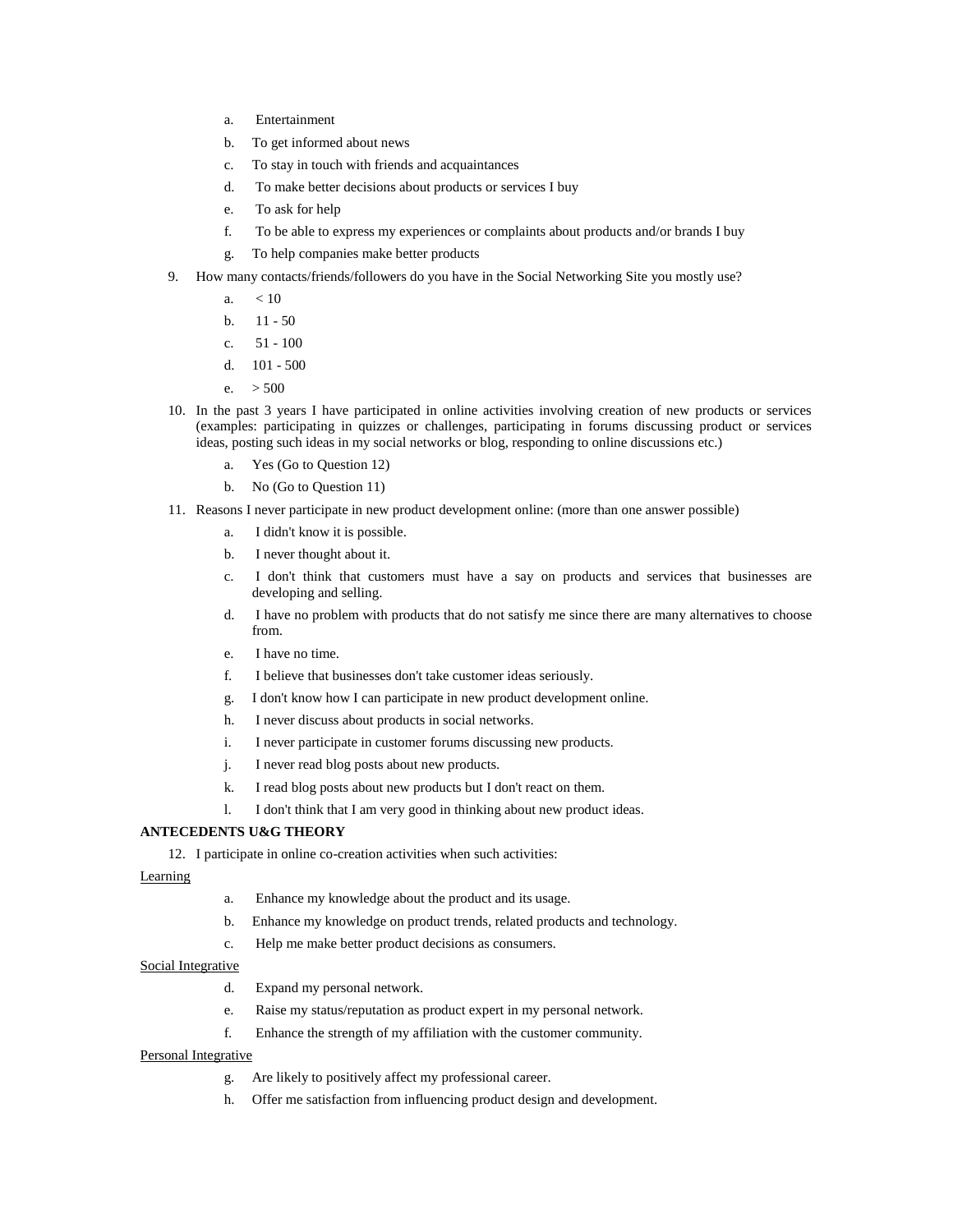- i. Offer me satisfaction from influencing product usage by other customers.
- j. Offer me satisfaction from helping design better products.

#### Hedonic Integrative

- k. Contribute in spending some enjoyable and relaxing time.
- l. Contribute in fun and pleasure.
- m. Entertain and stimulate my mind.
- n. Offer me enjoyment deriving from problem solving, idea generation, etc.

#### Financial/Material Integrative

- o. Enhance my financial position directly.
- p. Contribute in creating cheaper products.
- q. Enhance my financial position indirectly. (e.g. by buying products offering higher value)
- r. Deliver non-financial rewards. (e.g. free samples, beta products)

#### **MODERATOR EFFECTS**

### Community Identification

13. I believe that customers who participate in co-creation with other customers

| a. Think like me         | Don't think like me       |
|--------------------------|---------------------------|
| b. Are different from me | Are not different from me |
| c. Are like me           | Are not like me           |
| d. Don't behave like me  | Behave like me            |
| e. Could be my friends   | Could not be my friends   |

#### Brand (and product) Involvement

14. The chance that I participate in online co-creation is higher if: (YES/NO/NO DIFFERENCE)

- a. I am familiar with the product involved.
	- b. I am familiar with the brand involved.
	- c. I am user of such a product.
	- d. I am a customer of the brand.
	- e. I am satisfied with existing products.
	- f. I am enthusiastic about the brand.

#### Web collaboration tools involvement

- 15. Please indicate whether you have participated in one or more of the activities described below during the last 2 years (multiple answers possible)
	- a. I wrote a complaint letter or email.
	- b. I called the customer service line about problems with a new product/service.
	- c. I posted a message on Facebook or Twitter about problems with a new product/service.
	- d. I took part in an online discussion (e.g. blog, forum) about problems with a new product/service.
	- e. I participated in a public forum discussing ideas about new products/services.
	- f. I participated in a company forum discussing ideas about new products/services.
	- g. I wrote a reaction to an independent blog post discussing ideas about new products/services.
	- h. I wrote a reaction to a company post discussing ideas about new products/services.
	- i. I joined a developers team working on new product or service development.
	- j. I took part in an online Beta testing of a new product/service.
	- k. I took part in another form of online user testing of a new product/service.
	- l. I voted for a new product idea on a (social media) website.
	- m. I contributed a new product idea on a (social media) website.
	- n. I discussed new products/services with my friends on Facebook.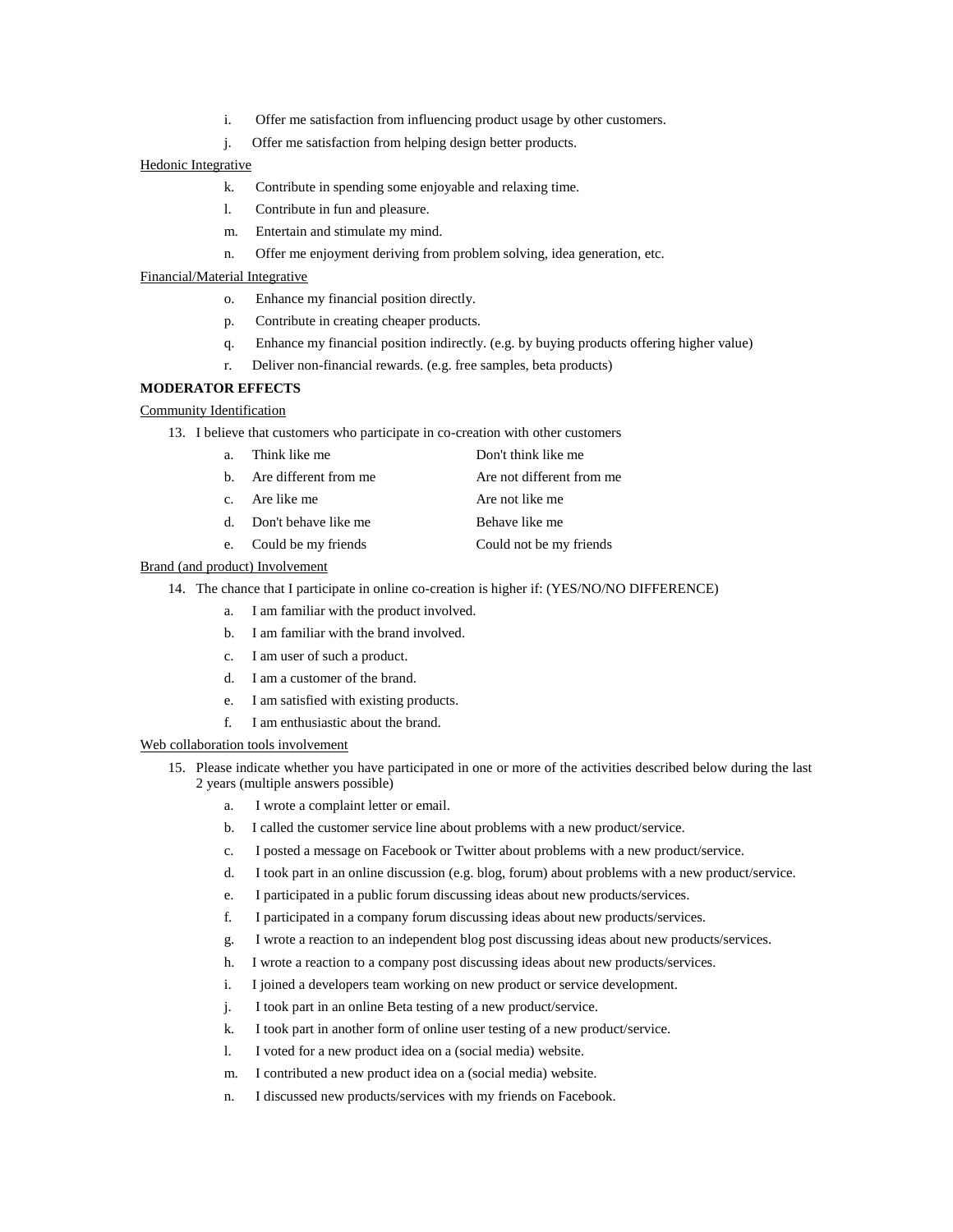- o. I discussed new products/services with my friends in other social networks.
- p. I wrote a post about new products/services in my blog.
- q. I posted messages about new products/services on social media websites (e.g. Twitter, Facebook).

### **ATTITUDES**

### Attitudes towards co-creation

- 16. Please vote on the following statements: (STRONGLY AGREE STRONGLY DISAGREE)
	- a. Companies must make it possible for users to be involved in the development of new products/services.
	- b. Users must participate in the development of new products/services without any personal gain or reward.
	- c. Users must participate in the development of new products/services if some kind of personal gain or rewards is involved.
	- d. Users must provide ideas as basis for development of new products/services.
	- e. Users must be able to test product concepts before these are launched.
	- f. Intensive involvement of final customers in the new product development process results in better products/services.
	- g. Engaging customers in the process of new product development increases the danger of leaks of company secrets.
	- h. Users must not be involved in the online innovation process.

#### **CONSEQUENCES**

#### Customer Participation

- 17. Within the last 3 years...:
	- a. I participated in co-creation activities online when no financial or other type of reward was offered.
	- b. I participated in co-creation activities only if a financial or other type of reward was offered.
	- c. I rated a product or service after purchase out of my own initiative.
	- d. I rated a product or service after purchase because I was invited to do so by the seller.

#### Satisfaction with Co-Creation

- 18. Rate the following statements: (strongly disagree strongly agree)
	- a. I think that co-creation with companies results in better products.
	- b. I think that co-creation with companies results in lower development costs.
	- c. I think that co-creation with companies results in shorter product development time.
	- d. I think that products developed in co-creation with companies have better chances to be successful.
	- e. I think that I will be more satisfied with products developed in co-creation processes.

#### **10.2 Results**

*10.2.1 General Introduction*

#### **Table 1. Age**

|           | Frequencies | Percentages | Cumulative  |
|-----------|-------------|-------------|-------------|
|           |             |             | Percentages |
| $20$      | 20          | 8.4         | 8.4         |
| $20 - 25$ | 173         | 72.4        | 80.8        |
| >25       | 46          | 19.2        | 100.0       |
| Total     | 239         | 100.0       |             |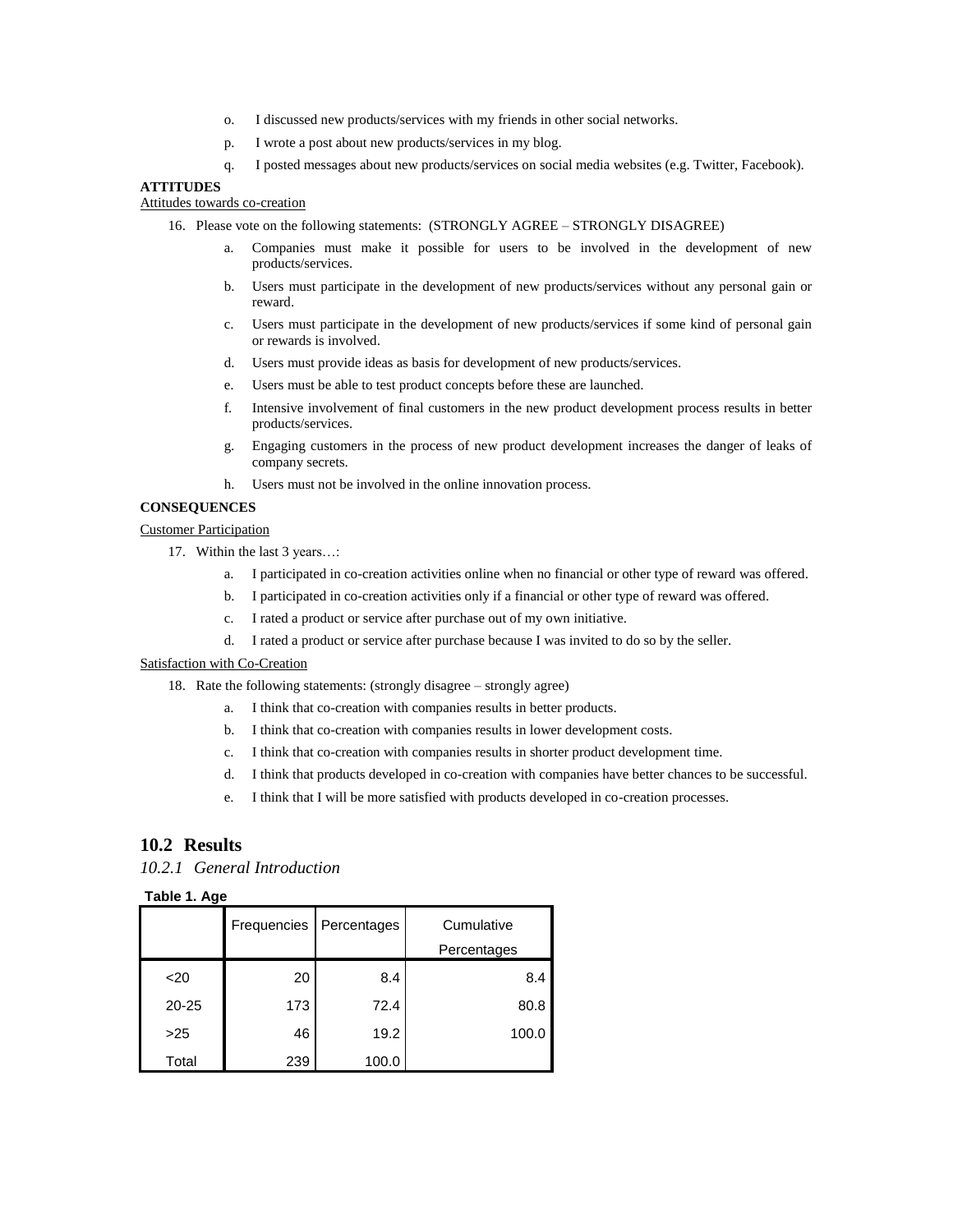**Table 2. Gender**

|        | <b>Frequencies</b> | Percentages | Cumulative<br>Percentages |
|--------|--------------------|-------------|---------------------------|
| Female | 137                | 57.3        | 57.3                      |
| Male   | 102                | 42.7        | 100.0                     |
| Total  | 239                | 100.0       |                           |

# **Table 3. Nationality**

|        | Frequencies | Percentages | Cumulative  |
|--------|-------------|-------------|-------------|
|        |             |             | Percentages |
| Dutch  | 51          | 21.3        | 21.3        |
| German | 132         | 55.2        | 76.6        |
| Other  | 56          | 23.4        | 100.0       |
| Total  | 239         | 100.0       |             |

# **Table 4. Occupation**

|                  | Frequencies | Percentages | Cumulative<br>Percentages |
|------------------|-------------|-------------|---------------------------|
| Apprenticeship   | 3           | 1.3         | 1.3                       |
| Secondary School | 5           | 2.1         | 3.3                       |
| College (HBO)    | 20          | 8.4         | 11.7                      |
| <b>Bachelor</b>  | 148         | 61.9        | 73.6                      |
| Master           | 31          | 13.0        | 86.6                      |
| Job              | 32          | 13.4        | 100.0                     |
| Total            | 239         | 100.0       |                           |

# **Table 5. Time spend online**

|               | Frequencies | Percentages | Cumulative  |
|---------------|-------------|-------------|-------------|
|               |             |             | Percentages |
| 10-30 minutes | 5           | 2.1         | 2.1         |
| 30-60 minutes | 14          | 5.9         | 7.9         |
| 1-3 hours     | 112         | 46.9        | 54.8        |
| 3-6 hours     | 69          | 28.9        | 83.7        |
| >6 hours      | 39          | 16.3        | 100.0       |
| Total         | 239         | 100.0       |             |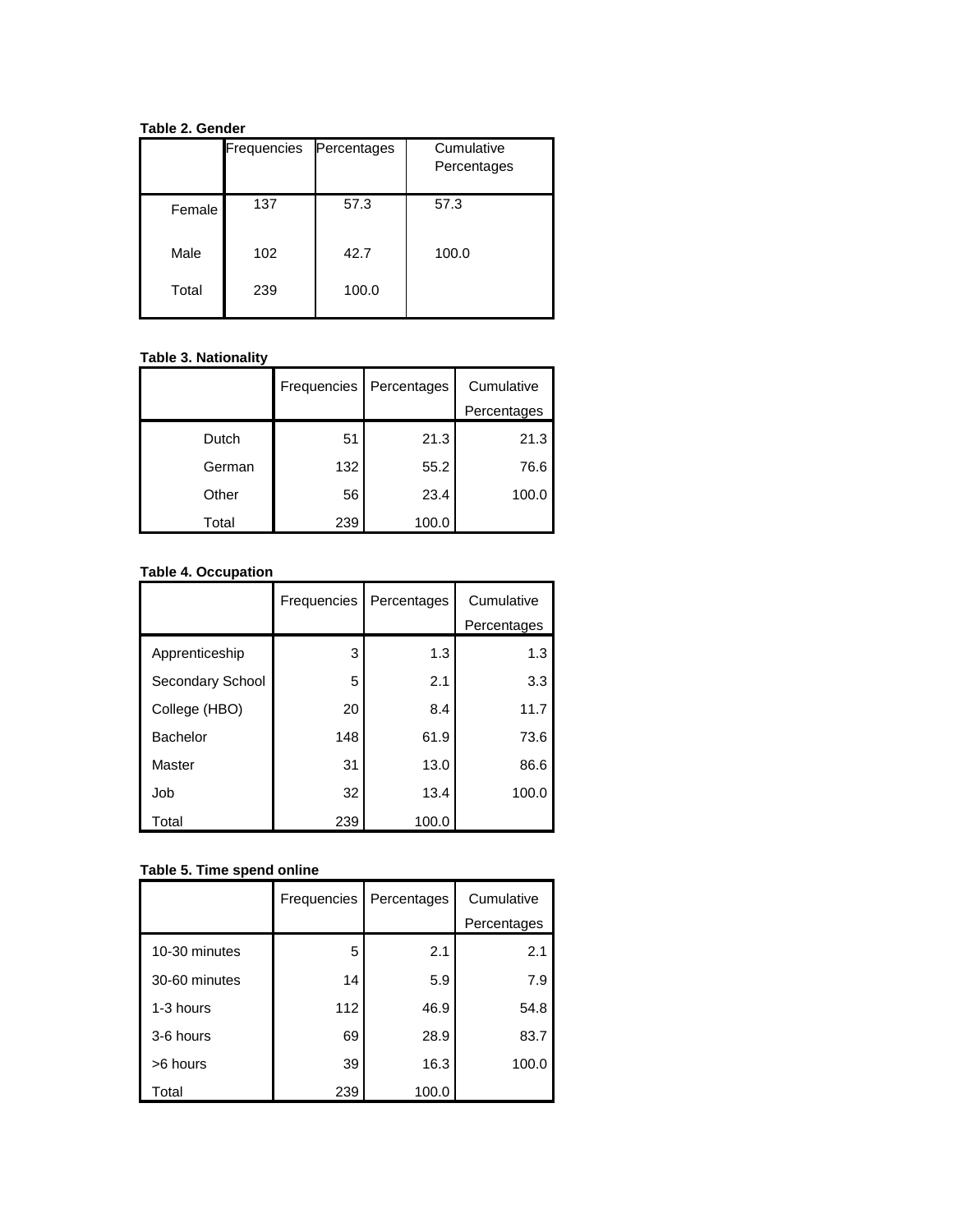# **(Reasons to use social media…)**

# **Table 6. Stay in touch**

|       | Frequencies | Percentages | Cumulative  |
|-------|-------------|-------------|-------------|
|       |             |             | Percentages |
| no    | 15          | 6.3         | 6.3         |
| yes   | 224         | 93.7        | 100.0       |
| Total | 239         | 100.0       |             |

# **Table 7. Better product decisions**

|       |     | Frequencies   Percentages | Cumulative  |
|-------|-----|---------------------------|-------------|
|       |     |                           | Percentages |
| no    | 181 | 75.7                      | 75.7        |
| yes   | 58  | 24.3                      | 100.0       |
| Total | 239 | 100.0                     |             |

# **Table 8. To ask for help**

|       | Frequencies | Percentages | Cumulative  |
|-------|-------------|-------------|-------------|
|       |             |             | Percentages |
| no    | 177         | 74.1        | 74.1        |
| yes   | 62          | 25.9        | 100.0       |
| Total | 239         | 100.0       |             |

# **Table 9. Entertainment**

|      |     | Frequencies   Percentages | Cumulative  |
|------|-----|---------------------------|-------------|
|      |     |                           | Percentages |
| l no | 62  | 25.9                      | 25.9        |
| yes  | 177 | 74.1                      | 100.0       |
| otal | 239 | 100.0                     |             |

# **Table 10. News**

|       | Frequencies | Percentages | Cumulative  |
|-------|-------------|-------------|-------------|
|       |             |             | Percentages |
| no    | 83          | 34.7        | 34.7        |
| yes   | 156         | 65.3        | 100.0       |
| Total | 239         | 100.0       |             |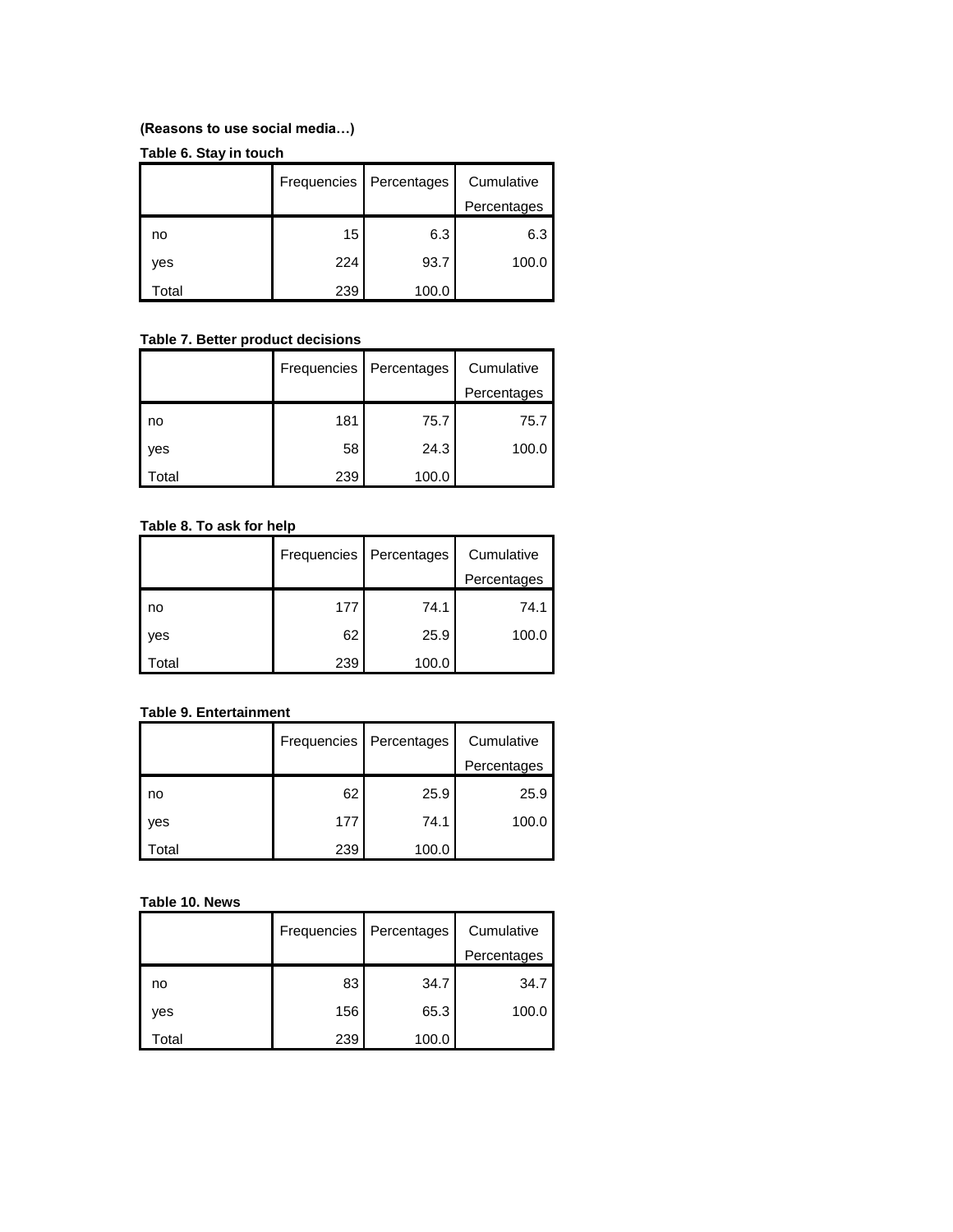**Table 11. Experiences/Complaints** 

|                   | Frequencies | Percentages | Cumulative  |
|-------------------|-------------|-------------|-------------|
|                   |             |             | Percentages |
| l no              | 221         | 92.5        | 92.5        |
| yes               | 18          | 7.5         | 100.0       |
| otal <sup>.</sup> | 239         | 100.0       |             |

# **Table 12. Better products**

|       | Frequencies | Percentages | Cumulative  |
|-------|-------------|-------------|-------------|
|       |             |             | Percentages |
| no    | 236         | 98.7        | 98.7        |
| yes   | 3           | 1.3         | 100.0       |
| Total | 239         | 100.0       |             |

# **Table 13. Update Status**

|       | Frequencies | Percentages | Cumulative  |
|-------|-------------|-------------|-------------|
|       |             |             | Percentages |
| l no  | 204         | 85.4        | 85.4        |
| yes   | 35          | 14.6        | 100.0       |
| Total | 239         | 100.0       |             |

#### **Table 14. Work**

|       |     | Frequencies   Percentages | Cumulative  |
|-------|-----|---------------------------|-------------|
|       |     |                           | Percentages |
| l no  | 160 | 66.9                      | 66.9        |
| yes   | 79  | 33.1                      | 100.0       |
| Total | 239 | 100.0                     |             |

# **Table 15. Write blog**

|       | Frequencies | Percentages | Cumulative<br>Percentages |
|-------|-------------|-------------|---------------------------|
| no    | 207         | 86.6        | 86.6                      |
| yes   | 32          | 13.4        | 100.0                     |
| Total | 239         | 100.0       |                           |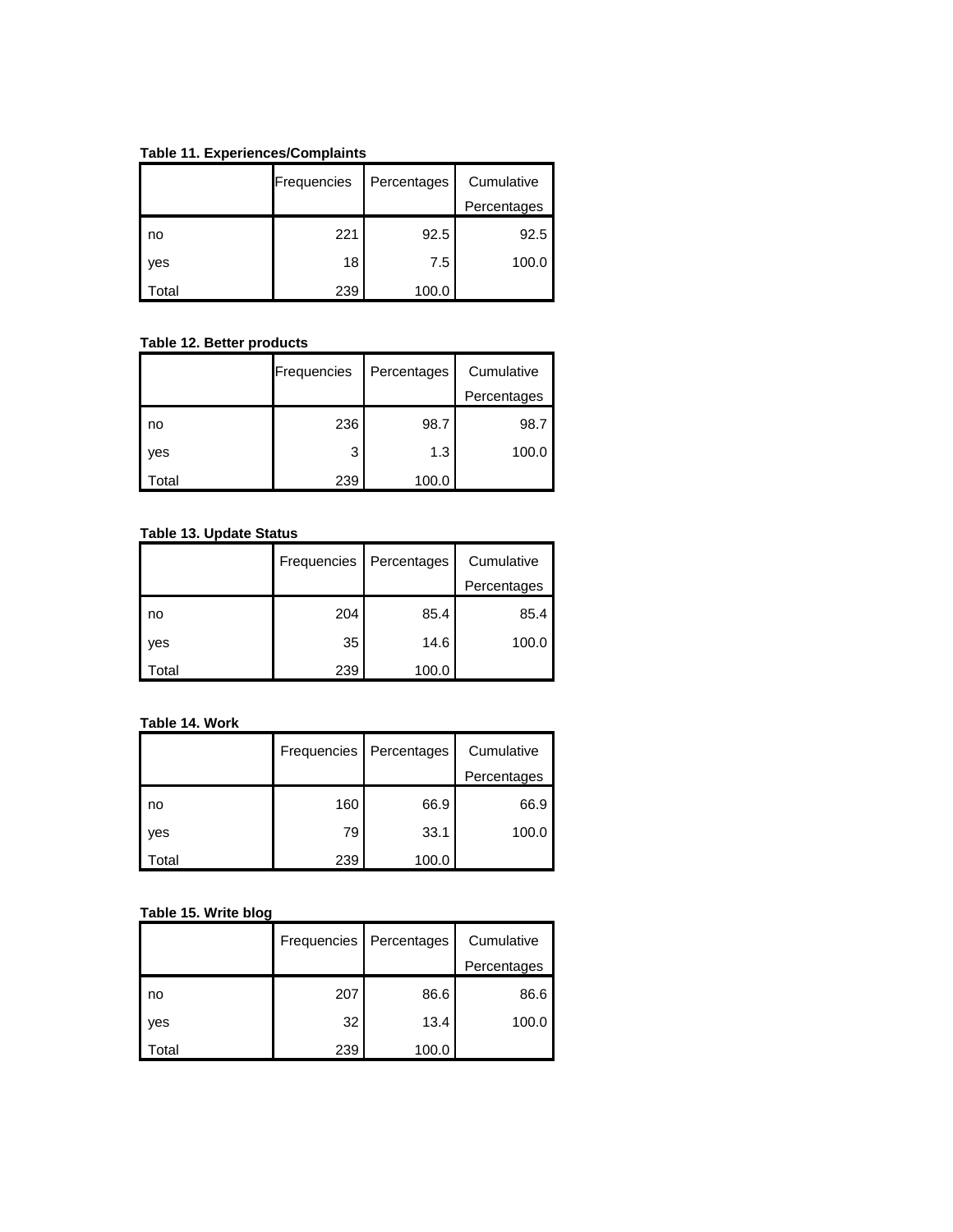|                          | Frequencies | Percentages | Cumulative<br>Percentages |
|--------------------------|-------------|-------------|---------------------------|
| $\overline{\phantom{0}}$ |             | .4          | .4                        |
| $\leq 10$                | 1           | .4          | .8                        |
| 11-50                    | 12          | 5.0         | 5.9                       |
| 51-100                   | 20          | 8.4         | 14.2                      |
| 101-500                  | 155         | 64.9        | 79.1                      |
| >500                     | 50          | 20.9        | 100.0                     |
| <b>Total</b>             | 239         | 100.0       |                           |

**Table 16. Contacts/Friends/Followers**

**Table 17. Participated in co-creation activities in past 3 years?**

|       |     | Frequencies   Percentages | Cumulative  |
|-------|-----|---------------------------|-------------|
|       |     |                           | Percentages |
| l yes | 68  | 28.5                      | 30.1        |
| l no  | 167 | 69.9                      | 100.0       |
| otal  | 239 | 100.0                     |             |

**(Reasons not to participate in co-creation…)**

**0 – not chosen, 1 - chosen**

**Table 18. Not known**

|      | Frequencies | Percentages | Cumulative  |
|------|-------------|-------------|-------------|
|      |             |             | Percentages |
|      | 70          | 29.3        | 29.3        |
| 0    | 140         | 58.6        | 87.9        |
|      | 29          | 12.1        | 100.0       |
| otal | 239         | 100.0       |             |

# **Table 19. Not thought about**

|                          |     | Frequencies   Percentages | Cumulative  |
|--------------------------|-----|---------------------------|-------------|
|                          |     |                           | Percentages |
|                          | 70  | 29.3                      | 29.3        |
| $\overline{\phantom{a}}$ | 72  | 30.1                      | 59.4        |
|                          | 97  | 40.6                      | 100.0       |
| Total                    | 239 | 100.0                     |             |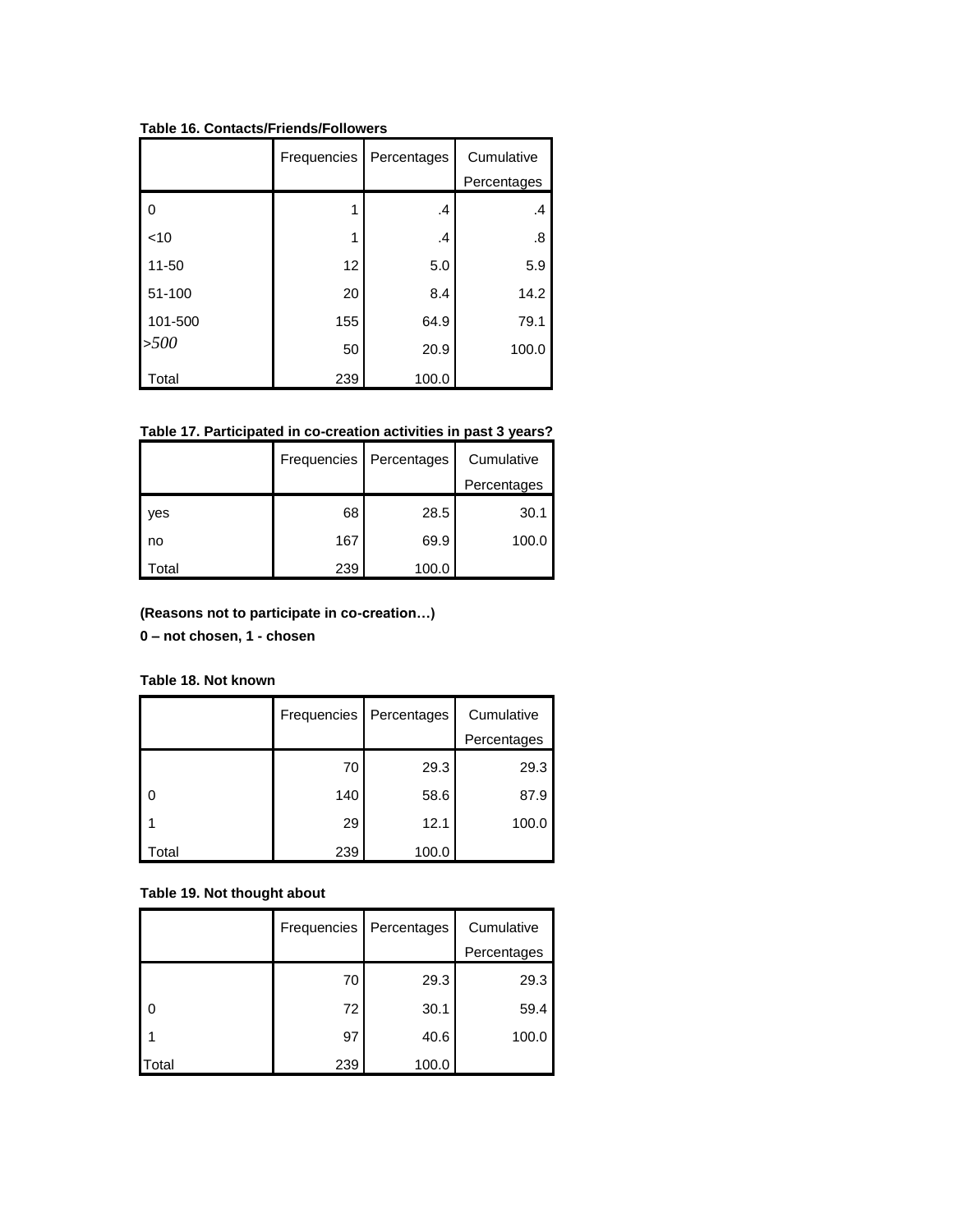**Table 20. Not seen as necessary**

|       | Frequencies | Percentages | Cumulative  |
|-------|-------------|-------------|-------------|
|       |             |             | Percentages |
|       | 70          | 29.3        | 29.3        |
|       | 164         | 68.6        | 97.9        |
|       | 5           | 2.1         | 100.0       |
| Total | 239         | 100.0       |             |

### **Table 21. Don't know how**

|       | Frequencies | Percentages | Cumulative  |
|-------|-------------|-------------|-------------|
|       |             |             | Percentages |
|       | 70          | 29.3        | 29.3        |
|       | 138         | 57.7        | 87.0        |
|       | 31          | 13.0        | 100.0       |
| Total | 239         | 100.0       |             |

### **Table 22. Never discuss on Social Media**

|       | Frequencies | Percentages | Cumulative  |
|-------|-------------|-------------|-------------|
|       |             |             | Percentages |
|       | 70          | 29.3        | 29.3        |
|       | 113         | 47.3        | 76.6        |
|       | 56          | 23.4        | 100.0       |
| Total | 239         | 100.0       |             |

# **Table 23. Never participate in forums**

|       | Frequencies | Percentag | Cumulative  |
|-------|-------------|-----------|-------------|
|       |             | es        | Percentages |
|       | 70          | 29.3      | 29.3        |
| 0     | 109         | 45.6      | 74.9        |
|       | 60          | 25.1      | 100.0       |
| Total | 239         | 100.0     |             |

# **Table 24. Never read blogs**

| Frequencies   Percentag |      | Cumulative  |
|-------------------------|------|-------------|
|                         | es   | Percentages |
| 70                      | 29.3 | 29.3        |
| 138                     | 57.7 | 87.0        |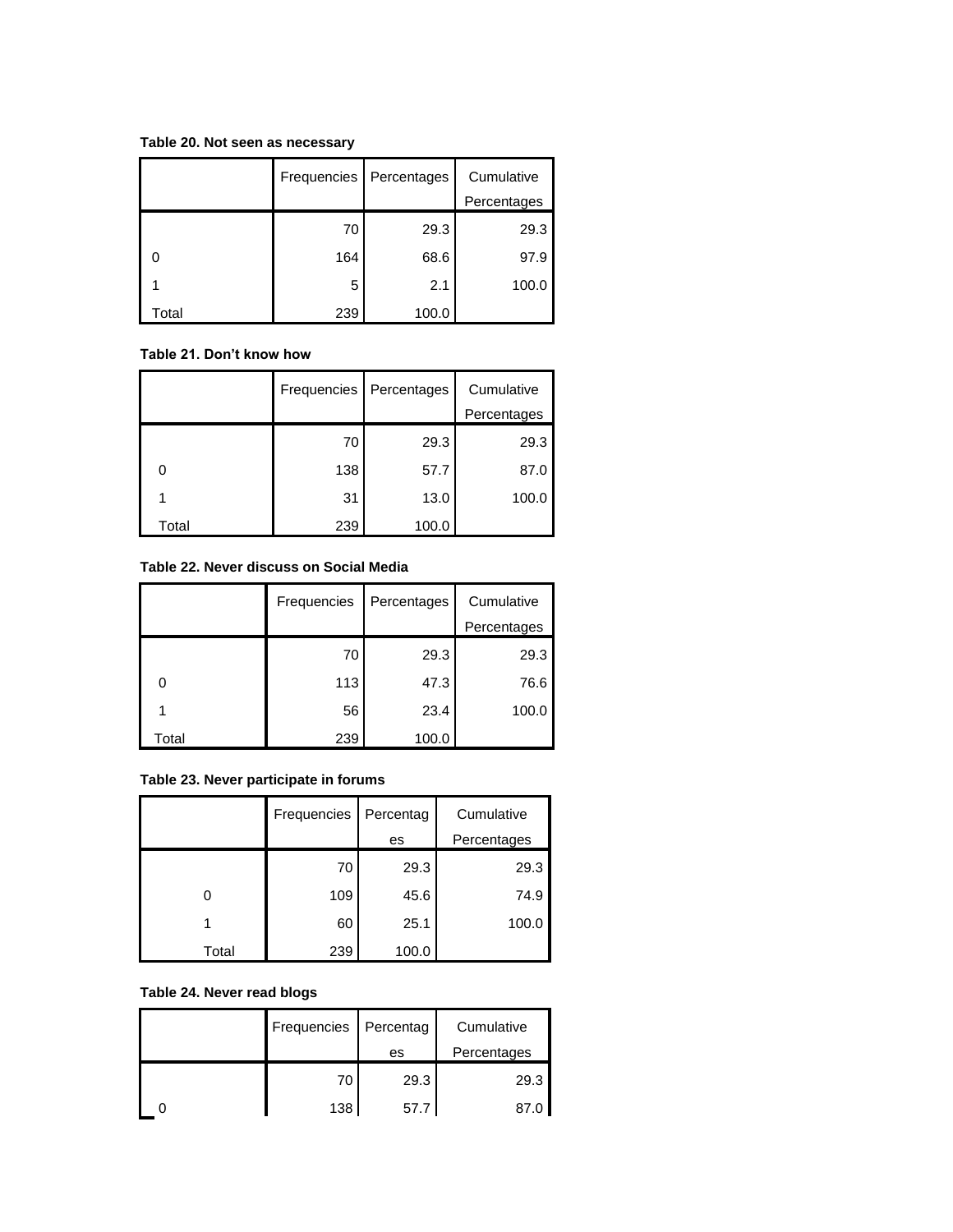|       | 31<br>، ت | 13.0  | 100.0 |
|-------|-----------|-------|-------|
| Total | 239       | 100.0 |       |

# **Table 25. Read blogs but don't react**

|       | Frequencies | Percentages | Cumulative  |
|-------|-------------|-------------|-------------|
|       |             |             | Percentages |
|       | 70          | 29.3        | 29.3        |
|       | 135         | 56.5        | 85.8        |
|       | 34          | 14.2        | 100.0       |
| Total | 239         | 100.0       |             |

# **Table 26. Not good in NPD/not creative**

|       | Frequencies | Percentages | Cumulative  |
|-------|-------------|-------------|-------------|
|       |             |             | Percentages |
|       | 70          | 29.3        | 29.3        |
| ∩     | 156         | 65.3        | 94.6        |
|       | 13          | 5.4         | 100.0       |
| Total | 239         | 100.0       |             |

| 10.2.2 Latent segmentation: A typology of co-creators based on motives of participation in |  |  |  |
|--------------------------------------------------------------------------------------------|--|--|--|
| online co-creation activities                                                              |  |  |  |

### **Table 27. Indicators and covariates**

| VAR.         | <b>ITEMS MEASURED</b>                     | <b>CATEGORIES</b>                 |
|--------------|-------------------------------------------|-----------------------------------|
| $\mathbf I$  |                                           |                                   |
| N            |                                           |                                   |
| D            |                                           |                                   |
| $\bf{I}$     | Motives of participation in co-creations: | Very unimportant                  |
| $\mathbf C$  | F1- Satisfaction and enrichment           | Unimportant                       |
|              | F <sub>2</sub> - Enjoyment                | Neither unimportant nor important |
| $\mathbf{A}$ | F3- Network with community                | Important                         |
| T            |                                           |                                   |
| $\mathbf 0$  | F4- Implication with the product          | Very important                    |
| $\bf{R}$     |                                           |                                   |
| S            |                                           |                                   |
| $\mathbf C$  | Gender                                    | Female                            |
| $\bf{0}$     |                                           | Male                              |
| V            |                                           | Less than 20 years old            |
| $\mathbf{A}$ | Age                                       | Between 20 and 25 years old       |
| R            |                                           | More than 25 years old            |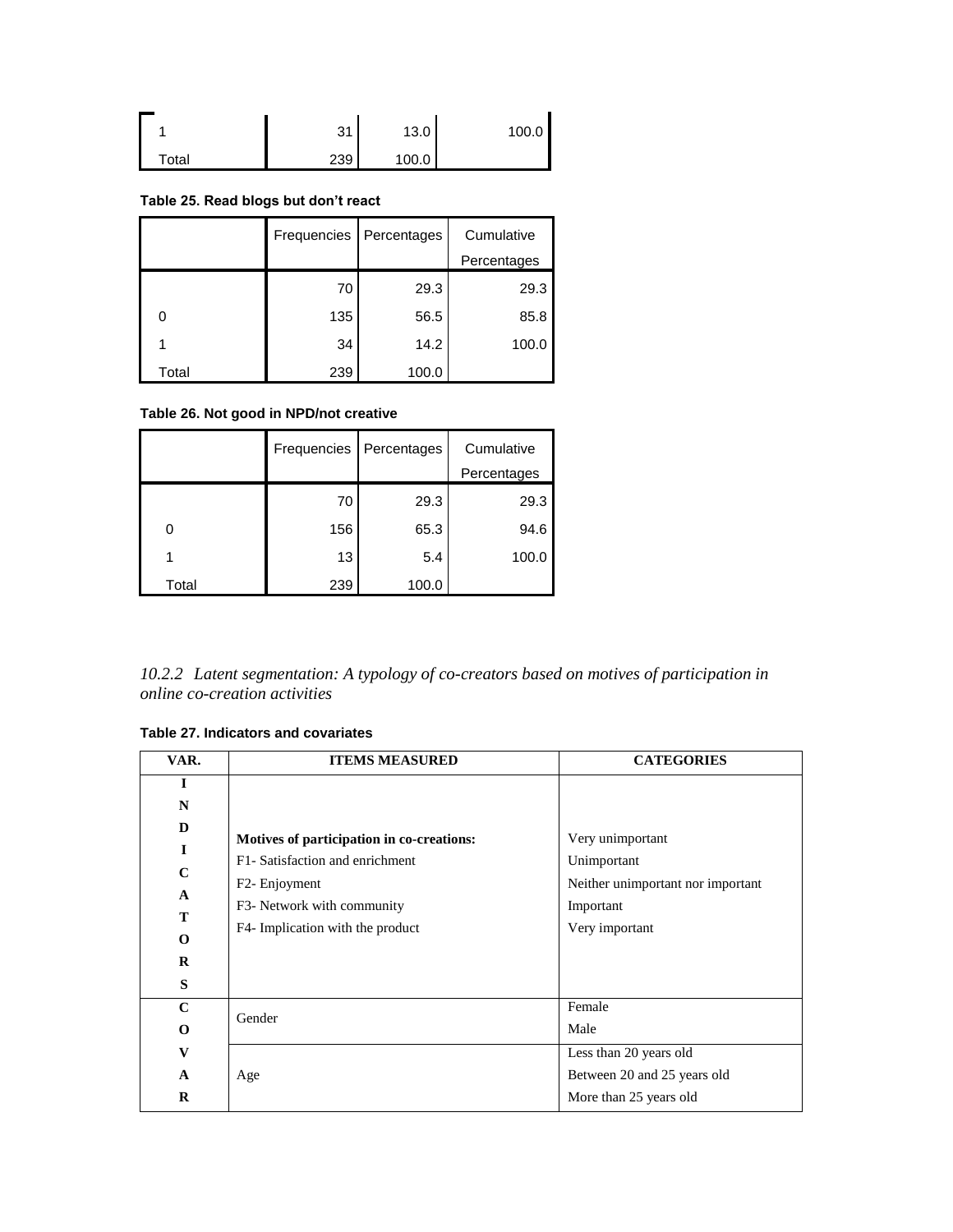|              |                                                  | Dutch                                                                     |
|--------------|--------------------------------------------------|---------------------------------------------------------------------------|
| $\mathbf{A}$ |                                                  | German                                                                    |
| T            | Nationality                                      | Rest of Europe                                                            |
| E            |                                                  | America                                                                   |
| S            |                                                  | Rest of world                                                             |
|              | Use of Social Media tools:                       |                                                                           |
|              | LinkedIn                                         |                                                                           |
|              | <b>Blogger</b>                                   |                                                                           |
|              | Wordpress                                        | Have an account and use it regularly<br>Have an account and use it seldom |
|              | YouTube, VIMEO or other                          |                                                                           |
|              | Social bookmarking sites (Delicious, Digg, etc.) | Don't have an account but know it<br>Don't have an account and don't know |
|              | Facebook                                         |                                                                           |
|              | Twitter                                          |                                                                           |
|              | Instagram                                        |                                                                           |

#### **Table 28. Estimates and fix indexes**

| Number of<br>conglomerate<br>S                                                                                                                                                                                       | LL          | <b>BIC(LL)</b> | <b>Npar</b> | Class.Err. | ${\bf E}_s$ | $\mathbb{R}^2$ |
|----------------------------------------------------------------------------------------------------------------------------------------------------------------------------------------------------------------------|-------------|----------------|-------------|------------|-------------|----------------|
| 1-Cluster                                                                                                                                                                                                            | $-216.2317$ | 733.6892       | 77          | .0000      | 1.0000      | 1.0000         |
| 2-Cluster                                                                                                                                                                                                            | -117.3402   | 715.8593       | 123         | .0000      | 1.0000      | 1.0000         |
| 3-Cluster                                                                                                                                                                                                            | -98.8832    | 858.8984       | 169         | .0000      | 1.0000      | 1.0000         |
| 4-Cluster                                                                                                                                                                                                            | $-66.8999$  | 974.8847       | 215         | .0001      | .9996       | .9998          |
| 5-Cluster                                                                                                                                                                                                            | $-37.1556$  | 1095.349       | 261         | .0000      | .9998       | .9999          |
| 6-Cluster                                                                                                                                                                                                            | $-31.5015$  | 1263.994       | 307         | .0000      | 1.0000      | 1.0000         |
| 7-Cluster                                                                                                                                                                                                            | $-10.9516$  | 1402.847       | 353         | .0001      | .9994       | .9997          |
| 8-Cluster                                                                                                                                                                                                            | $-5.8578$   | 1572.612       | 399         | .0000      | .9998       | .9999          |
| LL=log-likelihood; BIC=Bayesian information criterion; Npar=number of parameters;<br>Class.Err.=classification error; E <sub>s</sub> = entropy statistic (entropy R-squared); R <sup>2</sup> =Standard R-<br>squared |             |                |             |            |             |                |

**Table 29. Profile of co-creators (indicators): Motives of participating in co-creation activities**

|                                   | <b>MOTIVATED</b>   | <b>NON-MOTIVATED</b> | Wald    | p-value | $R^2$ |
|-----------------------------------|--------------------|----------------------|---------|---------|-------|
|                                   | <b>CO-CREATORS</b> | <b>CO-CREATORS</b>   |         |         |       |
| <b>Cluster Size</b>               | 50.00%             | 50.00%               |         |         |       |
| <b>Indicators</b>                 |                    |                      |         |         |       |
| F1-Satisfaction<br>and enrichment | 2.6676             | 2.4884               | 14.5703 | .00014  | .0192 |
| F2-Enjoyment                      | 3.6382             | 3.0410               | 9.3799  | .0022   | .1011 |
| F3- Network with<br>community     | 2.7959             | 2.2538               | 4.1007  | .043    | .0758 |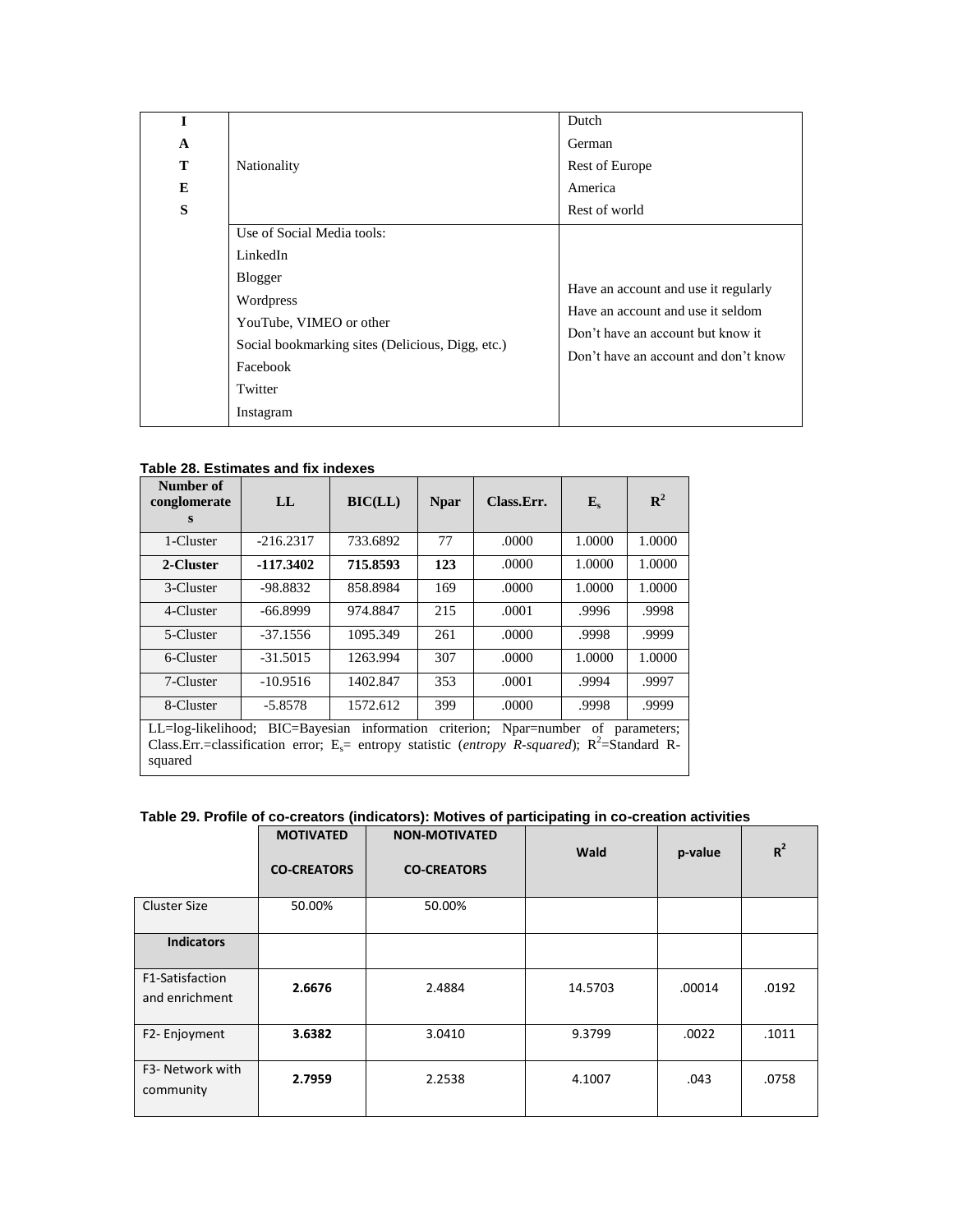| F4-Implication<br>with the product | 3.8029 | 2.5626                                                                  | 19.3978 | $1.1e-5$ | .2795 |
|------------------------------------|--------|-------------------------------------------------------------------------|---------|----------|-------|
|                                    |        | In bold is marked the higher weight obtained by each factor per cluster |         |          |       |

# **Table 30. Profile of co-creators (covariates): Descriptive criteria**

| <b>DESCRIPTIVE CRITERIA</b> |                             | <b>MOTIVATED</b>   | NON-              |        |         |
|-----------------------------|-----------------------------|--------------------|-------------------|--------|---------|
|                             | <b>CATEGORIES</b>           |                    | <b>MOTIVATED</b>  | Wald   | p-value |
| (Covariates)                |                             | <b>CO-CREATORS</b> | <b>COCREATORS</b> |        |         |
|                             | Female                      | 48%                | 80%               |        |         |
| Gender                      |                             |                    |                   | 06201  | .043    |
|                             | Male                        | 52%                | 20%               |        |         |
|                             |                             |                    |                   |        |         |
|                             | Less than 20 years old      | 4%                 | 4%                |        |         |
| Age                         | Between 20 and 25 years old | 64%                | 76%               | .0490  | .094    |
|                             |                             |                    |                   |        |         |
|                             | More than 25 years old      | 32%                | 20%               |        |         |
|                             | Dutch                       | 40%                | 8%                |        |         |
|                             |                             |                    |                   |        |         |
|                             | German                      | 32%                | 48%               |        |         |
|                             |                             |                    |                   |        |         |
| <b>Nationality</b>          | Rest of Europe              | 20%                | 24%               | 3.0355 | .055    |
|                             | America                     | 8%                 | 8%                |        |         |
|                             |                             |                    |                   |        |         |
|                             | Rest of world               | 0%                 | 12%               |        |         |
|                             | Have an account and use it  |                    |                   |        |         |
|                             | regularly                   | 24%                | 16%               |        |         |
|                             |                             |                    |                   |        |         |
|                             | Have an account and use it  | 24%                | 24%               |        |         |
| LinkedIn                    | seldom                      |                    |                   | 2.6112 | .062    |
|                             | Don't have an account but   |                    |                   |        |         |
|                             | know it                     | 28%                | 32%               |        |         |
|                             | Don't have an account and   |                    |                   |        |         |
|                             | don't know it               | 16%                | 16%               |        |         |
|                             |                             |                    |                   |        |         |
|                             | Have an account and use it  | 8%                 | 16%               |        |         |
|                             | regularly                   |                    |                   |        |         |
|                             | Have an account and use it  |                    |                   |        |         |
|                             | seldom                      | 28%                | 32%               |        |         |
| <b>Blogger</b>              |                             |                    |                   | 2.8046 | .042    |
|                             | Don't have an account but   | 0%                 | 0%                |        |         |
|                             | know it                     |                    |                   |        |         |
|                             |                             | 52%                | 32%               |        |         |
|                             | Don't have an account and   |                    |                   |        |         |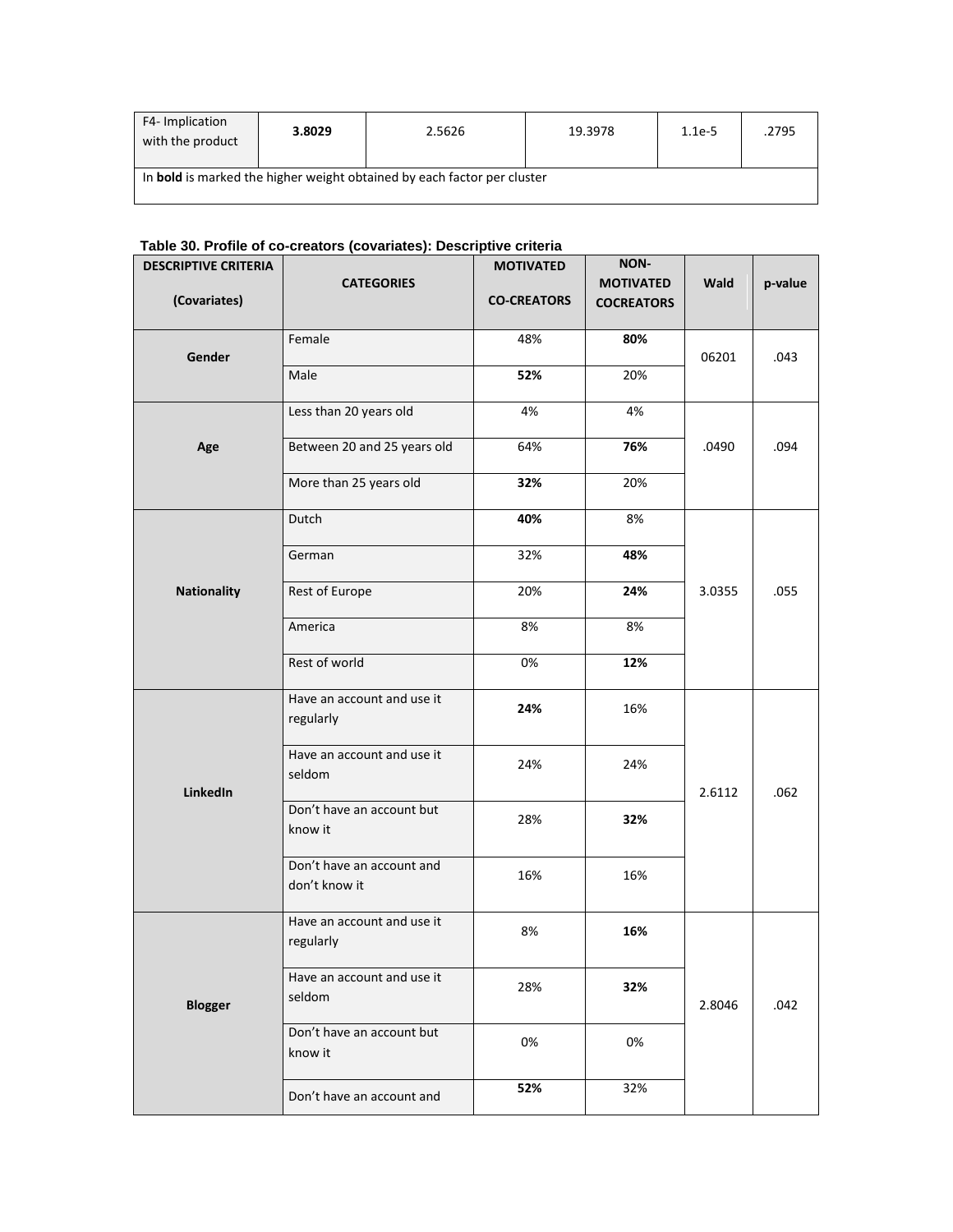|                           | don't know it                              |     |     |        |      |
|---------------------------|--------------------------------------------|-----|-----|--------|------|
|                           | Have an account and use it<br>regularly    | 8%  | 4%  |        |      |
| Wordpress                 | Have an account and use it<br>seldom       | 16% | 8%  | 1.5174 | .082 |
|                           | Don't have an account but<br>know it       | 40% | 32% |        |      |
|                           | Don't have an account and<br>don't know it | 24% | 36% |        |      |
| YouTube / Vimeo           | Have an account and use it<br>regularly    | 4%  | 48% |        |      |
|                           | Have an account and use it<br>seldom       | 36% | 28% | .3331  | .095 |
|                           | Don't have an account but<br>know it       | 24% | 16% |        |      |
|                           | Don't have an account and<br>don't know it | 0%  | 0%  |        |      |
|                           | Have an account and use it<br>regularly    | 8%  | 0%  |        |      |
| <b>Social Bookmarking</b> | Have an account and use it<br>seldom       | 32% | 24% | 3.0865 | .038 |
| <b>Sites</b>              | Don't have an account but<br>know it       | 0%  | 0%  |        |      |
|                           | Don't have an account and<br>don't know it | 44% | 48% |        |      |
|                           | Have an account and use it<br>regularly    | 92% | 96% |        |      |
| Facebook                  | Have an account and use it<br>seldom       | 4%  | 0%  | .2223  | .089 |
|                           | Don't have an account but<br>know it       | 4%  | 4%  |        |      |
|                           | Don't have an account and<br>don't know it | 0%  | 0%  |        |      |
| Twitter                   | Have an account and use it<br>regularly    | 20% | 36% | 208632 | .041 |